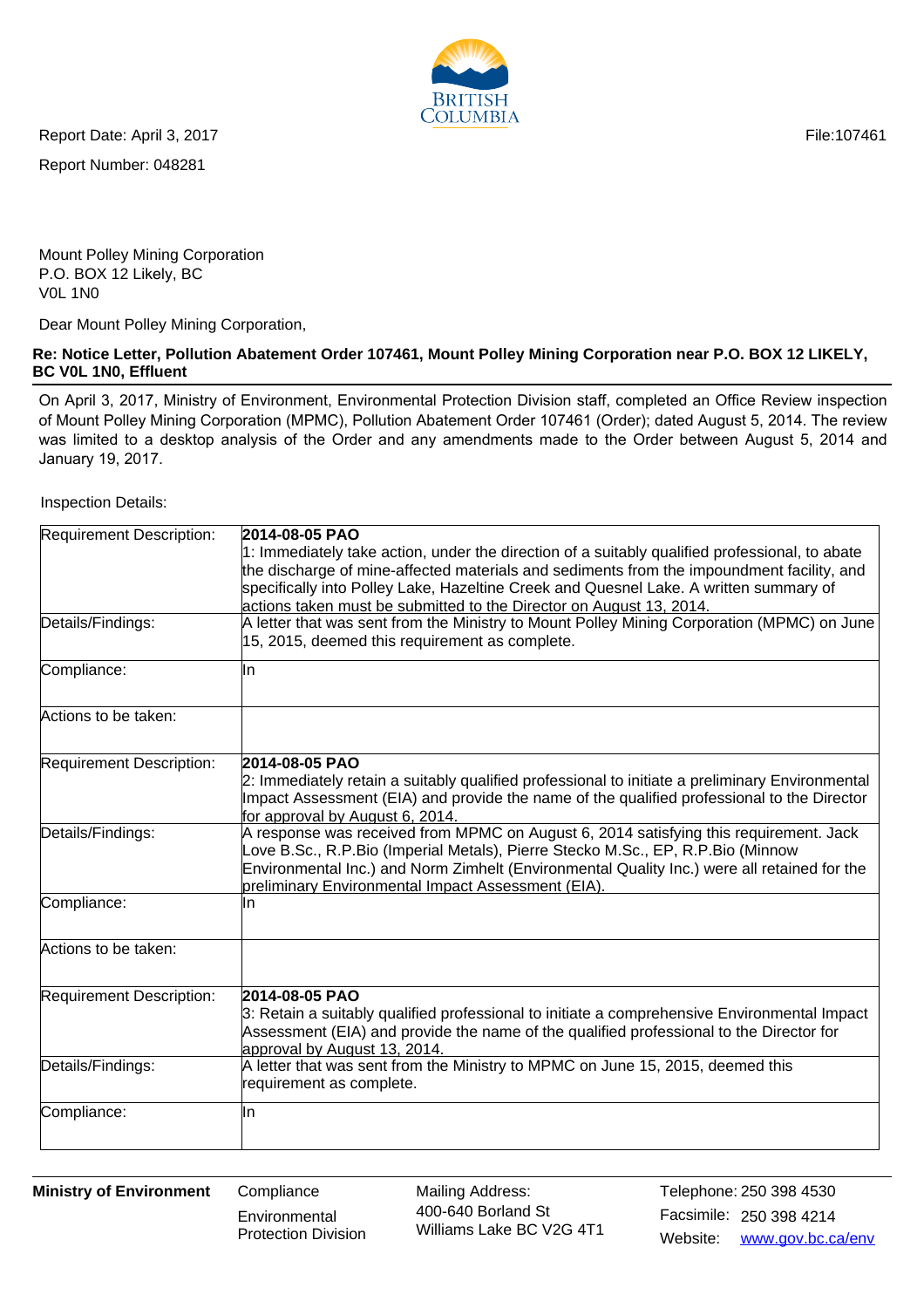| Actions to be taken:     |                                                                                                                                                                                                                                                                                                                                                                                               |
|--------------------------|-----------------------------------------------------------------------------------------------------------------------------------------------------------------------------------------------------------------------------------------------------------------------------------------------------------------------------------------------------------------------------------------------|
| Requirement Description: | 2014-08-05 PAO<br>4: Upon completion of the preliminary EIA, immediately implement clean up activities,<br>mitigation measures and management actions as required by the EIA.                                                                                                                                                                                                                 |
| Details/Findings:        | A letter that was sent from the Ministry to MPMC on June 15, 2015, deemed this<br>requirement as complete.                                                                                                                                                                                                                                                                                    |
| Compliance:              | In                                                                                                                                                                                                                                                                                                                                                                                            |
| Actions to be taken:     |                                                                                                                                                                                                                                                                                                                                                                                               |
| Requirement Description: | 2014-08-05 PAO<br>5: Upon completion of the comprehensive EIA, immediately implement clean up activities,<br>mitigation measures, site restoration and management actions as required by the<br>comprehensive EIA.                                                                                                                                                                            |
| Details/Findings:        | A letter that was sent from the Ministry to MPMC on June 15, 2015, deemed this<br>requirement as complete.                                                                                                                                                                                                                                                                                    |
| Compliance:              | lln.                                                                                                                                                                                                                                                                                                                                                                                          |
| Actions to be taken:     |                                                                                                                                                                                                                                                                                                                                                                                               |
| Requirement Description: | 2014-08-05 PAO<br>6(a): Based on the preliminary EIA, develop and submit to the Director by August 6, 2014 for<br>approval, an Action Plan detailing measures relative to the preliminary EIA to be taken to:<br>(a) Characterize the materials that were released into the receiving environment (including<br>their expected behaviour in the receiving environment, settling rates, etc.). |
| Details/Findings:        | A letter that was sent from the Ministry to MPMC on June 15, 2015, deemed this<br>requirement as complete.                                                                                                                                                                                                                                                                                    |
| Compliance:              | ∥n                                                                                                                                                                                                                                                                                                                                                                                            |
| Actions to be taken:     |                                                                                                                                                                                                                                                                                                                                                                                               |
| Requirement Description: | 2014-08-05 PAO<br>6(b): Based on the preliminary EIA, develop and submit to the Director by August 6, 2014 for<br>approval, an Action Plan detailing measures relative to the preliminary EIA to be taken to:<br>(b) Recover or otherwise manage mine-affected materials and sediments currently in the<br>receiving environment.                                                             |
| Details/Findings:        | A letter that was sent from the Ministry to MPMC on June 15, 2015, deemed this<br>requirement as complete.                                                                                                                                                                                                                                                                                    |
| Compliance:              | IIn                                                                                                                                                                                                                                                                                                                                                                                           |
| Actions to be taken:     |                                                                                                                                                                                                                                                                                                                                                                                               |
| Requirement Description: | 2014-08-05 PAO<br>$6(c)$ : Based on the preliminary EIA, develop and submit to the Director by August 6, 2014 for<br>approval, an Action Plan detailing measures relative to the preliminary EIA to be taken to:<br>(c) Mitigate residual risks to the environment.                                                                                                                           |
| Details/Findings:        | A letter that was sent from the Ministry to MPMC on June 15, 2015, deemed this<br>requirement as complete.                                                                                                                                                                                                                                                                                    |
| Compliance:              | In                                                                                                                                                                                                                                                                                                                                                                                            |
| Actions to be taken:     |                                                                                                                                                                                                                                                                                                                                                                                               |

**Environmental** Protection Division Mailing Address:<br>400-640 Borland St Facsimile: 250 398 4214 400-640 Borland St Williams Lake BC V2G 4T1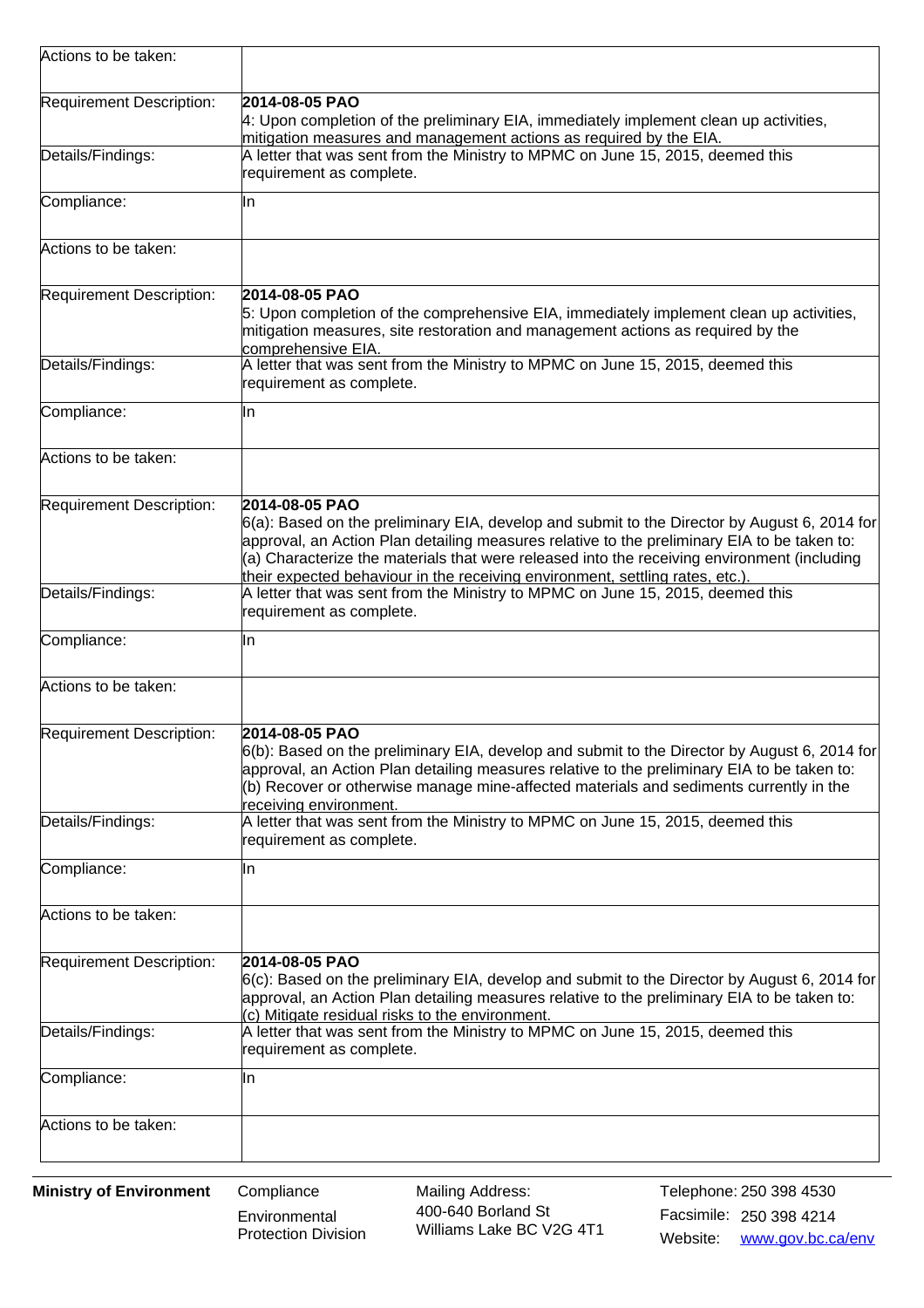| Requirement Description:        | 2014-08-05 PAO                                                                                                                                                                                                                                                                                                                                                                                                                                                           |
|---------------------------------|--------------------------------------------------------------------------------------------------------------------------------------------------------------------------------------------------------------------------------------------------------------------------------------------------------------------------------------------------------------------------------------------------------------------------------------------------------------------------|
|                                 | 6(d): Based on the preliminary EIA, develop and submit to the Director by August 6, 2014 for<br>approval, an Action Plan detailing measures relative to the preliminary EIA to be taken to:<br>(d) Assess and monitor the impacts and risks posed by the mine-affected materials and<br>sediments currently in the receiving environment, as well as from the recovery and                                                                                               |
|                                 | management efforts themselves, and                                                                                                                                                                                                                                                                                                                                                                                                                                       |
| Details/Findings:               | A letter that was sent from the Ministry to MPMC on June 15, 2015, deemed this<br>requirement as complete.                                                                                                                                                                                                                                                                                                                                                               |
| Compliance:                     | lln.                                                                                                                                                                                                                                                                                                                                                                                                                                                                     |
| Actions to be taken:            |                                                                                                                                                                                                                                                                                                                                                                                                                                                                          |
| <b>Requirement Description:</b> | 2014-08-05 PAO<br>6(e): Based on the preliminary EIA, develop and submit to the Director by August 6, 2014 for<br>approval, an Action Plan detailing measures relative to the preliminary EIA to be taken to:                                                                                                                                                                                                                                                            |
|                                 | (e) Report on the implementation of Action Plan measures on a weekly basis to regulatory<br>agencies and stakeholders.                                                                                                                                                                                                                                                                                                                                                   |
| Details/Findings:               | A letter that was sent from the Ministry to MPMC on June 15, 2015, deemed this<br>requirement as complete.                                                                                                                                                                                                                                                                                                                                                               |
| Compliance:                     | ∥n                                                                                                                                                                                                                                                                                                                                                                                                                                                                       |
| Actions to be taken:            |                                                                                                                                                                                                                                                                                                                                                                                                                                                                          |
| Requirement Description:        | 2014-08-05 PAO<br>7(a): Based on the comprehensive EIA, develop and submit to the Director by August 15,<br>2014 for approval, an Action Plan detailing measures relative to the comprehensive EIA to<br>be taken to:<br>(a) Fully characterize the materials that were released into the receiving environment                                                                                                                                                          |
| Details/Findings:               | (including their expected behaviour in the receiving environment, settling rates, etc.).<br>A response was received from MPMC on August 6, 2014 satisfying this requirement. The<br>submission included a series of tables that characterize the tailings supernatant and tailing<br>sands that migrated through the breach. The tailings material was fully characterized in the<br>Post-Event Environmental Impact Assessment Report v1 (PEEIAR v1) that was submitted |
| Compliance:                     | on June 9, 2015.<br>lln.                                                                                                                                                                                                                                                                                                                                                                                                                                                 |
| Actions to be taken:            |                                                                                                                                                                                                                                                                                                                                                                                                                                                                          |
| Requirement Description:        | 2014-08-05 PAO<br>7(b): Based on the comprehensive EIA, develop and submit to the Director by August 15,<br>2014 for approval, an Action Plan detailing measures relative to the comprehensive EIA to<br>be taken to:<br>(b) Fully recover or otherwise manage mine-affected materials and sediments currently in<br>the receiving environment.                                                                                                                          |
| Details/Findings:               | Section 4 of the Action Plan that was submitted to the Ministry by MPMC on August 15,<br>2014 satisfied this requirement.                                                                                                                                                                                                                                                                                                                                                |
| Compliance:                     | lln.                                                                                                                                                                                                                                                                                                                                                                                                                                                                     |
| Actions to be taken:            |                                                                                                                                                                                                                                                                                                                                                                                                                                                                          |
| Requirement Description:        | 2014-08-05 PAO<br>$7(c)$ : Based on the comprehensive EIA, develop and submit to the Director by August 15,<br>2014 for approval, an Action Plan detailing measures relative to the comprehensive EIA to<br>be taken to:<br>(c) Define Site mitigation and/or mitigate residual risks to the environment.                                                                                                                                                                |

**Environmental** Protection Division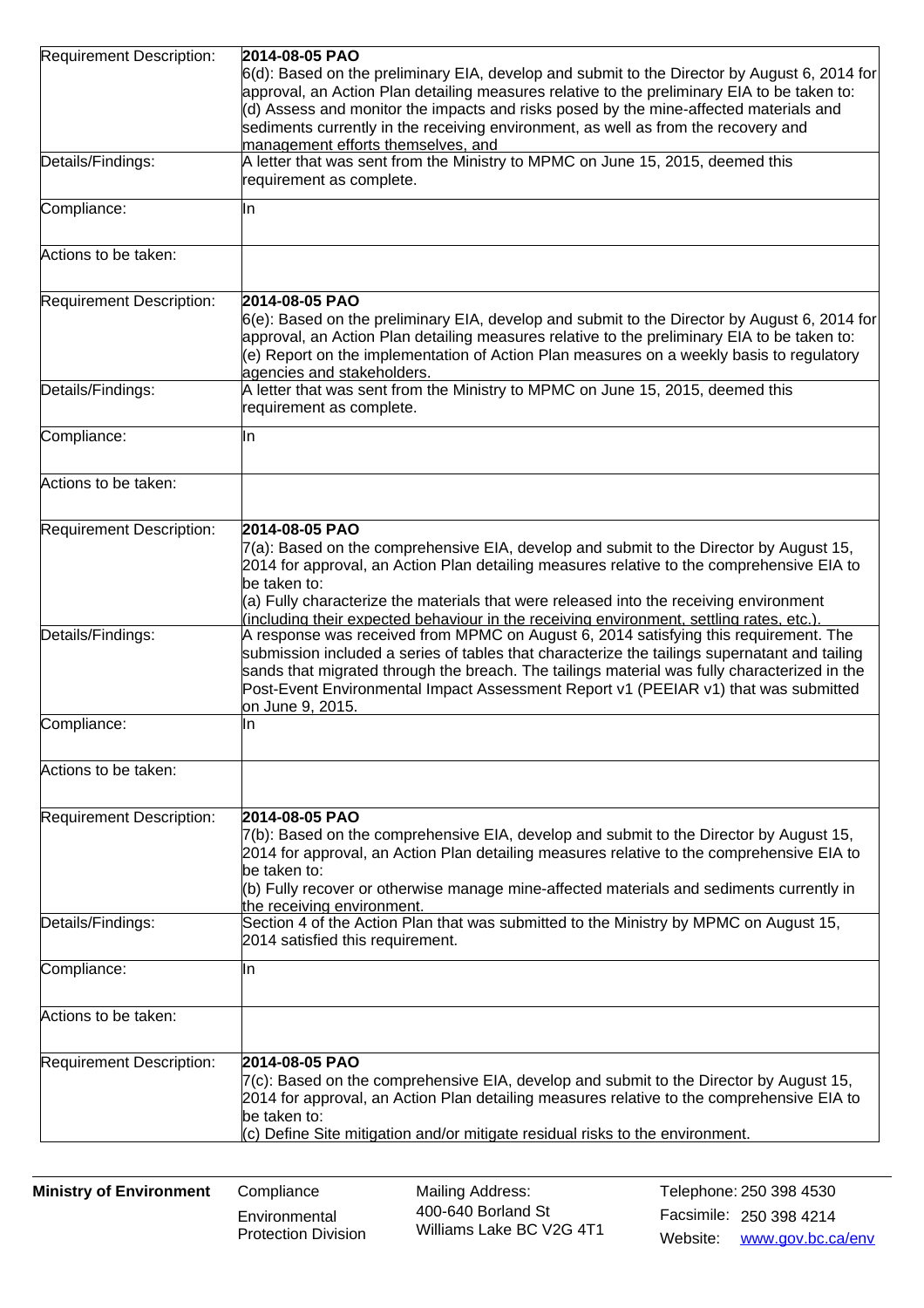| Details/Findings:        | Section 4 of the Action Plan that was submitted to the Ministry by MPMC on August 15,<br>2014 satisfied this requirement.                                                                                                                                                                                                                                                                                                                  |
|--------------------------|--------------------------------------------------------------------------------------------------------------------------------------------------------------------------------------------------------------------------------------------------------------------------------------------------------------------------------------------------------------------------------------------------------------------------------------------|
| Compliance:              | lln.                                                                                                                                                                                                                                                                                                                                                                                                                                       |
| Actions to be taken:     |                                                                                                                                                                                                                                                                                                                                                                                                                                            |
| Requirement Description: | 2014-08-05 PAO<br>7(d): Based on the comprehensive EIA, develop and submit to the Director by August 15,<br>2014 for approval, an Action Plan detailing measures relative to the comprehensive EIA to<br>be taken to:<br>(d) Assess and monitor the impacts and risks posed by the mine-affected materials and<br>sediments currently in the receiving environment, as well as from the recovery and<br>management efforts themselves, and |
| Details/Findings:        | Section 3 and Section 5 of the Action Plan that was submitted to the Ministry by MPMC on<br>August 15, 2014 satisfied this requirement.                                                                                                                                                                                                                                                                                                    |
| Compliance:              | lln.                                                                                                                                                                                                                                                                                                                                                                                                                                       |
| Actions to be taken:     |                                                                                                                                                                                                                                                                                                                                                                                                                                            |
| Requirement Description: | 2014-08-05 PAO<br>$7(e)$ : Based on the comprehensive EIA, develop and submit to the Director by August 15,<br>2014 for approval, an Action Plan detailing measures relative to the comprehensive EIA to<br>be taken to:<br>(e) Report on the implementation of Action Plan measures on a weekly basis to regulatory<br>agencies and stakeholders.                                                                                         |
| Details/Findings:        | Section 6 and Section 7 of the Action Plan that was submitted to the Ministry by MPMC on<br>August 15, 2014 satisfied this requirement.                                                                                                                                                                                                                                                                                                    |
| Compliance:              | ln.                                                                                                                                                                                                                                                                                                                                                                                                                                        |
| Actions to be taken:     |                                                                                                                                                                                                                                                                                                                                                                                                                                            |
| Requirement Description: | 2014-08-05 PAO<br>8(a): Prepare and submit a formal written update by September 15, 2014. The update report<br>is to include at a minimum:<br>(a) A list of all other qualified professionals who contributed to the report, and a summary of<br>their qualifications.                                                                                                                                                                     |
| Details/Findings:        | $\,$ A letter that was sent from the Ministry to MPMC on June 15, 2015, deemed this<br>requirement as complete.                                                                                                                                                                                                                                                                                                                            |
| Compliance:              | lln.                                                                                                                                                                                                                                                                                                                                                                                                                                       |
| Actions to be taken:     |                                                                                                                                                                                                                                                                                                                                                                                                                                            |
| Requirement Description: | 2014-08-05 PAO<br>8(b): Prepare and submit a formal written update by September 15, 2014. The update report<br>is to include at a minimum:<br>(b) A summary of the preliminary EIA and results.                                                                                                                                                                                                                                            |
| Details/Findings:        | A letter that was sent from the Ministry to MPMC on June 15, 2015, deemed this<br>requirement as complete.                                                                                                                                                                                                                                                                                                                                 |
| Compliance:              | lln.                                                                                                                                                                                                                                                                                                                                                                                                                                       |
| Actions to be taken:     |                                                                                                                                                                                                                                                                                                                                                                                                                                            |

**Environmental** Protection Division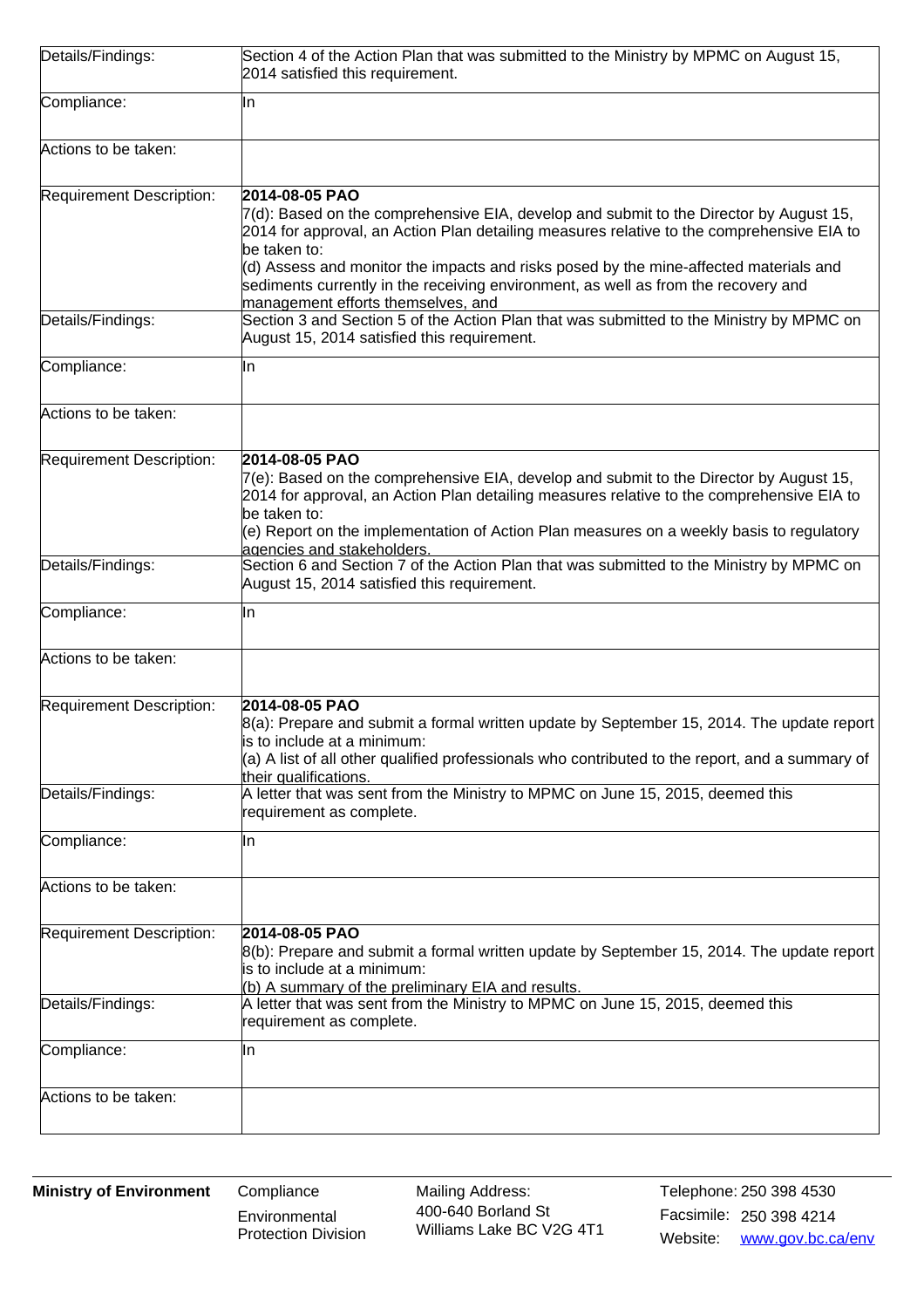| <b>Requirement Description:</b> | 2014-08-05 PAO                                                                                                                                                                    |
|---------------------------------|-----------------------------------------------------------------------------------------------------------------------------------------------------------------------------------|
|                                 | 8(c): Prepare and submit a formal written update by September 15, 2014. The update report                                                                                         |
|                                 | is to include at a minimum:                                                                                                                                                       |
| Details/Findings:               | (c) A summary of the comprehensive EIA and results.<br>A letter that was sent from the Ministry to MPMC on June 15, 2015, deemed this                                             |
|                                 | requirement as complete.                                                                                                                                                          |
| Compliance:                     | lln                                                                                                                                                                               |
|                                 |                                                                                                                                                                                   |
| Actions to be taken:            |                                                                                                                                                                                   |
| Requirement Description:        | 2014-08-05 PAO                                                                                                                                                                    |
|                                 | 8(e): Prepare and submit a formal written update by September 15, 2014. The update report                                                                                         |
|                                 | is to include at a minimum:<br>$(e)$ A description of clean up activities, mitigation measures, site restoration and                                                              |
|                                 | management actions that were implemented as a result of the preliminary and<br>comprehensive EIA.                                                                                 |
| Details/Findings:               | A letter that was sent from the Ministry to MPMC on June 15, 2015, deemed this                                                                                                    |
|                                 | requirement as complete.                                                                                                                                                          |
| Compliance:                     | In                                                                                                                                                                                |
| Actions to be taken:            |                                                                                                                                                                                   |
|                                 |                                                                                                                                                                                   |
| Requirement Description:        | 2014-08-05 PAO                                                                                                                                                                    |
|                                 | 8(f): Prepare and submit a formal written update by September 15, 2014. The update report<br>is to include at a minimum:                                                          |
|                                 | (f) Recommendations for additional mitigation and restoration measures, if appropriate, and.                                                                                      |
| Details/Findings:               | A letter that was sent from the Ministry to MPMC on June 15, 2015, deemed this                                                                                                    |
|                                 | requirement as complete.                                                                                                                                                          |
| Compliance:                     | lln                                                                                                                                                                               |
| Actions to be taken:            |                                                                                                                                                                                   |
| Requirement Description:        | 2014-08-05 PAO                                                                                                                                                                    |
|                                 | 8(g): Prepare and submit a formal written update by September 15, 2014. The update report                                                                                         |
|                                 | is to include at a minimum:                                                                                                                                                       |
| Details/Findings:               | (g) A proposed ongoing monitoring program.<br>A letter that was sent from the Ministry to MPMC on June 15, 2015, deemed this                                                      |
|                                 | requirement as complete.                                                                                                                                                          |
| Compliance:                     | lln                                                                                                                                                                               |
| Actions to be taken:            |                                                                                                                                                                                   |
|                                 |                                                                                                                                                                                   |
| Requirement Description:        | 2015-02-20 PAO Clarification Letter                                                                                                                                               |
|                                 | $(a)(i)$ : The post-event impact assessment report must include:                                                                                                                  |
|                                 | (i) Information collected as part of the Mount Polley Comprehensive Environmental Impact<br>Assessment Work Plan, dated August 29, 2014.                                          |
| Details/Findings:               | All information collected as part of the Comprehensive Environmental Impact Assessment                                                                                            |
|                                 | (CEIA) Work Plan, dated August 29, 2014 was included in the PEEIAR v1 with the exception                                                                                          |
|                                 | of the Archaeology Reports. The Archaeology Reports were filed with the Ministry of Forest,<br>Lands and Natural Resource Operations (FLNRO) and with the relevant First Nations. |
|                                 |                                                                                                                                                                                   |
| Compliance:                     | lln                                                                                                                                                                               |
| Actions to be taken:            |                                                                                                                                                                                   |
| <b>Ministry of Environment</b>  | Compliance<br><b>Mailing Address:</b><br>Telephone: 250 398 4530                                                                                                                  |
|                                 | 400-640 Borland St<br>Facsimile: 250 398 4214<br>Environmental                                                                                                                    |

Environmental Protection Division Williams Lake BC V2G 4T1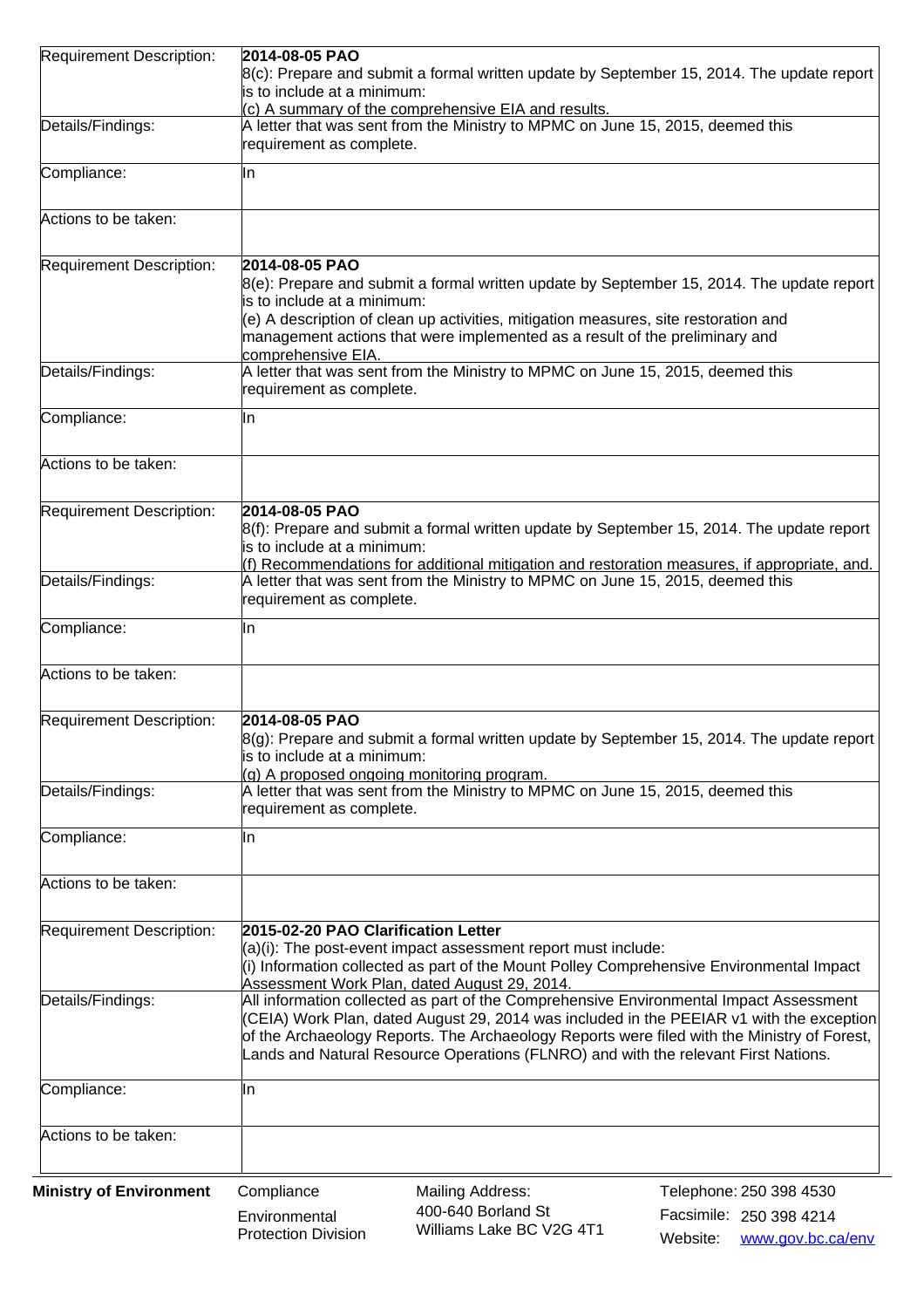| Requirement Description: | 2015-02-20 PAO Clarification Letter                                                                                                                                                                                                                                                                |
|--------------------------|----------------------------------------------------------------------------------------------------------------------------------------------------------------------------------------------------------------------------------------------------------------------------------------------------|
|                          | $(a)(ii)$ : The post-event impact assessment report must include:                                                                                                                                                                                                                                  |
|                          | (ii) Have addressed Provincial agency comments submitted in writing to Mount Polley Mine                                                                                                                                                                                                           |
|                          | Corporation, dated September 15, 2014.<br>MPMC submitted responses to Provincial agency comments in a summary table dated                                                                                                                                                                          |
| Details/Findings:        | February 9, 2016.                                                                                                                                                                                                                                                                                  |
| Compliance:              | lln                                                                                                                                                                                                                                                                                                |
| Actions to be taken:     |                                                                                                                                                                                                                                                                                                    |
|                          |                                                                                                                                                                                                                                                                                                    |
| Requirement Description: | 2015-02-20 PAO Clarification Letter                                                                                                                                                                                                                                                                |
|                          | (a)(iii): The post-event impact assessment report must include:<br>(iii) Incorporate all available baseline/background data and compared to monitoring data                                                                                                                                        |
| Details/Findings:        | results.<br>All available baseline/background data was compared to monitoring data results in the                                                                                                                                                                                                  |
|                          | Technical Appendices contained within the PEEIAR v1 Report.                                                                                                                                                                                                                                        |
| Compliance:              | lln                                                                                                                                                                                                                                                                                                |
| Actions to be taken:     |                                                                                                                                                                                                                                                                                                    |
| Requirement Description: | 2015-02-20 PAO Clarification Letter                                                                                                                                                                                                                                                                |
|                          | $(a)(iv)$ : The post-event impact assessment report must include:                                                                                                                                                                                                                                  |
|                          | (iv) A comparison of how soil assessments compare to Contaminated Sites Technical                                                                                                                                                                                                                  |
|                          | Guidance #1 and if there are deviations, provide rationalization for the deviation and an<br>evaluation of the approach, and.                                                                                                                                                                      |
| Details/Findings:        | A comparison of how soil assessments compared to the Contaminated Sites Technical                                                                                                                                                                                                                  |
|                          | Guidance #1 was included in the PEEIAR v2 Report that was submitted on May 30, 2016.                                                                                                                                                                                                               |
| Compliance:              | IIn                                                                                                                                                                                                                                                                                                |
| Actions to be taken:     |                                                                                                                                                                                                                                                                                                    |
| Requirement Description: | 2015-02-24 PAO Additional Clarification                                                                                                                                                                                                                                                            |
|                          | $(a)(v)$ : The post-event impact assessment report must include:                                                                                                                                                                                                                                   |
| Details/Findings:        | $(v)$ a detailed site investigation under the Contaminated Sites Regulation.<br>The Detailed Site Investigation (DSI) was submitted to the Ministry on February 15, 2017. An                                                                                                                       |
|                          | email dated April 6, 2016 from Hubert Bunce to MPMC indicated that while the Ministry will<br>not be designating the Mount Polley site as a formal contaminated site under the BC CSR,<br>there will be a similar approach and process including the development of a DSI and Risk<br>Assessments. |
| Compliance:              | In                                                                                                                                                                                                                                                                                                 |
| Actions to be taken:     |                                                                                                                                                                                                                                                                                                    |
| Requirement Description: | 2015-02-20 PAO Clarification Letter                                                                                                                                                                                                                                                                |
|                          | (b): Work under section (a)(iv) and (a)(v) must be performed by a contaminates sites<br>approved professional.                                                                                                                                                                                     |
| Details/Findings:        | The Detailed Site Investigation was submitted to the Ministry on February 15, 2017. The                                                                                                                                                                                                            |
|                          | work under section (a)(iv) and (a)(v) was performed by Reidar Zapf-Gilje who currently holds<br>his Contaminated Sites Approved Professional (CSAP) designation.                                                                                                                                   |
| Compliance:              | lln                                                                                                                                                                                                                                                                                                |
| Actions to be taken:     |                                                                                                                                                                                                                                                                                                    |
|                          |                                                                                                                                                                                                                                                                                                    |

**Environmental** Protection Division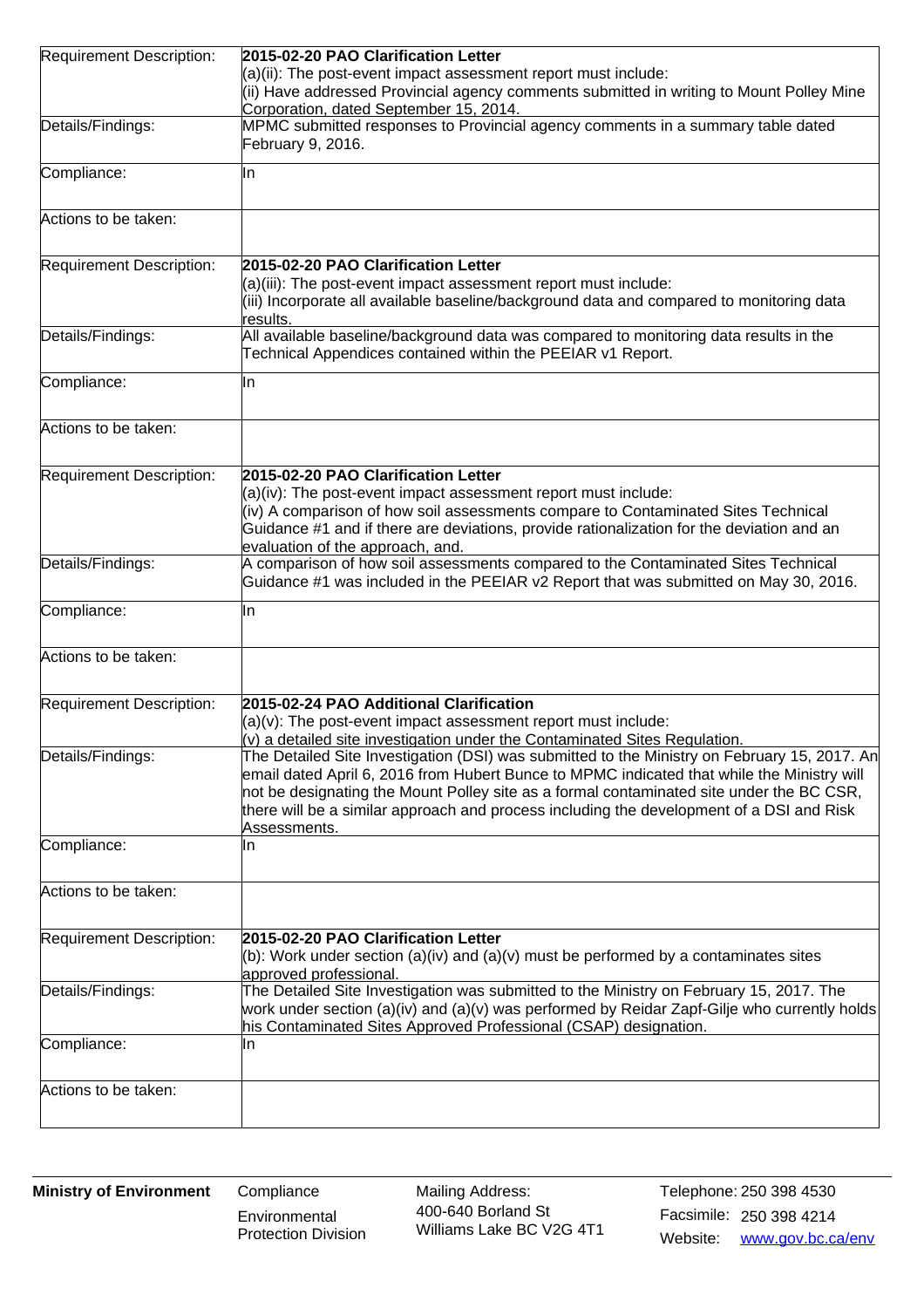| (c): A description of additional post-event impact assessments that will be submitted and<br>proposed schedule for when the additional assessment reports will be submitted. These may<br>include, but are not limited to:<br>Final geochemical characterization of tailings and soils.<br>Vegetation sampling and plant exposure and uptake of contaminants.<br>Benthic community sampling; habitat impacts; zooplankton community.<br>Follow-up sampling for phytoplankton and chlorophyll a.<br>Human health and ecological risk assessment.<br>Benthos impacts, and.<br>Habitat offsets.<br>Superseded by the PAO Letter Amendment that was sent from the Ministry to MPMC on<br>Details/Findings:<br>May 27, 2015.<br>Not Applicable<br>2015-02-20 PAO Clarification Letter<br>Requirement Description:<br>(d): Consider the "Policy for Mitigating Impacts on Environmental Values (Environmental<br>Mitigation Policy)" and submit an overview as to how the policy will be applied to the<br>mpacted areas of Polley Lake, Hazeltine Creek and Quesnel Lake.<br>Details/Findings:<br>MPMC submitted a letter dated July 15, 2015 containing an overview as to how the<br>Environmental Mitigation Policy will be applied to the impacted areas of Polley Lake,<br>Hazeltine Creek and Quesnel Lake.<br>Compliance:<br>In<br>Actions to be taken:<br>Requirement Description:<br>2015-05-27 PAO Amended<br>1.0 Post-Event Impact Assessment Report: (a): The Post-Event Environmental Impact<br>Assessment Report must be submitted by June 5th, 2015.<br>Details/Findings:<br>The PEEIAR v1 Report was submitted to the Ministry on June 5, 2015.<br>Compliance:<br>In<br>Actions to be taken:<br>Requirement Description:<br>2015-05-27 PAO Amended<br>1.0:Post-Event Impact Assessment Report: (b): Additional post-event impact assessments<br>must be submitted. These include, but are not limited to:<br>Vegetation sampling and plant exposure and uptake of contaminants.<br>Benthic community sampling.<br>Habitat impacts (i.e. lake bottom, creek habitat and terrestrial riparian areas)<br>Zooplankton community.<br>Follow-up sampling for phytoplankton and chlorophyll a.<br>Benthos impacts.<br>The PEEIAR v1 Report included post-event impact assessments for: Vegetation sampling<br>Details/Findings:<br>and plant exposure and uptake of contaminants, Benthic community sampling, Habitat<br>impacts (i.e. lake bottom, creek habitat and terrestrial riparian areas), Zooplankton<br>community, Follow-up sampling for phytoplankton and chlorophyll a. and Benthos impacts<br>within Appendix G: Lake Productivity and Lower Trophic Tissue Metal Analysis, Appendix H:<br>Quesnel and Polley Lakes Aquatic Productivity Impact Assessment, and Appendix G and<br>Appendix H of the Mount Polley Tailings Dam Failure Sediment Quality Impact<br>Characterization report prepared by Minnow Environmental Inc. (Appendix F of the PEEIAR<br>v1 Report).<br>Compliance:<br>lln | Requirement Description: | 2015-02-24 PAO Additional Clarification |
|----------------------------------------------------------------------------------------------------------------------------------------------------------------------------------------------------------------------------------------------------------------------------------------------------------------------------------------------------------------------------------------------------------------------------------------------------------------------------------------------------------------------------------------------------------------------------------------------------------------------------------------------------------------------------------------------------------------------------------------------------------------------------------------------------------------------------------------------------------------------------------------------------------------------------------------------------------------------------------------------------------------------------------------------------------------------------------------------------------------------------------------------------------------------------------------------------------------------------------------------------------------------------------------------------------------------------------------------------------------------------------------------------------------------------------------------------------------------------------------------------------------------------------------------------------------------------------------------------------------------------------------------------------------------------------------------------------------------------------------------------------------------------------------------------------------------------------------------------------------------------------------------------------------------------------------------------------------------------------------------------------------------------------------------------------------------------------------------------------------------------------------------------------------------------------------------------------------------------------------------------------------------------------------------------------------------------------------------------------------------------------------------------------------------------------------------------------------------------------------------------------------------------------------------------------------------------------------------------------------------------------------------------------------------------------------------------------------------------------------------------------------------------------------------------------------------------------------------------------------------------------------------------------------------------------------------------------------------------------------------------------------|--------------------------|-----------------------------------------|
|                                                                                                                                                                                                                                                                                                                                                                                                                                                                                                                                                                                                                                                                                                                                                                                                                                                                                                                                                                                                                                                                                                                                                                                                                                                                                                                                                                                                                                                                                                                                                                                                                                                                                                                                                                                                                                                                                                                                                                                                                                                                                                                                                                                                                                                                                                                                                                                                                                                                                                                                                                                                                                                                                                                                                                                                                                                                                                                                                                                                                |                          |                                         |
|                                                                                                                                                                                                                                                                                                                                                                                                                                                                                                                                                                                                                                                                                                                                                                                                                                                                                                                                                                                                                                                                                                                                                                                                                                                                                                                                                                                                                                                                                                                                                                                                                                                                                                                                                                                                                                                                                                                                                                                                                                                                                                                                                                                                                                                                                                                                                                                                                                                                                                                                                                                                                                                                                                                                                                                                                                                                                                                                                                                                                |                          |                                         |
|                                                                                                                                                                                                                                                                                                                                                                                                                                                                                                                                                                                                                                                                                                                                                                                                                                                                                                                                                                                                                                                                                                                                                                                                                                                                                                                                                                                                                                                                                                                                                                                                                                                                                                                                                                                                                                                                                                                                                                                                                                                                                                                                                                                                                                                                                                                                                                                                                                                                                                                                                                                                                                                                                                                                                                                                                                                                                                                                                                                                                |                          |                                         |
|                                                                                                                                                                                                                                                                                                                                                                                                                                                                                                                                                                                                                                                                                                                                                                                                                                                                                                                                                                                                                                                                                                                                                                                                                                                                                                                                                                                                                                                                                                                                                                                                                                                                                                                                                                                                                                                                                                                                                                                                                                                                                                                                                                                                                                                                                                                                                                                                                                                                                                                                                                                                                                                                                                                                                                                                                                                                                                                                                                                                                |                          |                                         |
|                                                                                                                                                                                                                                                                                                                                                                                                                                                                                                                                                                                                                                                                                                                                                                                                                                                                                                                                                                                                                                                                                                                                                                                                                                                                                                                                                                                                                                                                                                                                                                                                                                                                                                                                                                                                                                                                                                                                                                                                                                                                                                                                                                                                                                                                                                                                                                                                                                                                                                                                                                                                                                                                                                                                                                                                                                                                                                                                                                                                                |                          |                                         |
|                                                                                                                                                                                                                                                                                                                                                                                                                                                                                                                                                                                                                                                                                                                                                                                                                                                                                                                                                                                                                                                                                                                                                                                                                                                                                                                                                                                                                                                                                                                                                                                                                                                                                                                                                                                                                                                                                                                                                                                                                                                                                                                                                                                                                                                                                                                                                                                                                                                                                                                                                                                                                                                                                                                                                                                                                                                                                                                                                                                                                |                          |                                         |
|                                                                                                                                                                                                                                                                                                                                                                                                                                                                                                                                                                                                                                                                                                                                                                                                                                                                                                                                                                                                                                                                                                                                                                                                                                                                                                                                                                                                                                                                                                                                                                                                                                                                                                                                                                                                                                                                                                                                                                                                                                                                                                                                                                                                                                                                                                                                                                                                                                                                                                                                                                                                                                                                                                                                                                                                                                                                                                                                                                                                                |                          |                                         |
|                                                                                                                                                                                                                                                                                                                                                                                                                                                                                                                                                                                                                                                                                                                                                                                                                                                                                                                                                                                                                                                                                                                                                                                                                                                                                                                                                                                                                                                                                                                                                                                                                                                                                                                                                                                                                                                                                                                                                                                                                                                                                                                                                                                                                                                                                                                                                                                                                                                                                                                                                                                                                                                                                                                                                                                                                                                                                                                                                                                                                |                          |                                         |
|                                                                                                                                                                                                                                                                                                                                                                                                                                                                                                                                                                                                                                                                                                                                                                                                                                                                                                                                                                                                                                                                                                                                                                                                                                                                                                                                                                                                                                                                                                                                                                                                                                                                                                                                                                                                                                                                                                                                                                                                                                                                                                                                                                                                                                                                                                                                                                                                                                                                                                                                                                                                                                                                                                                                                                                                                                                                                                                                                                                                                |                          |                                         |
|                                                                                                                                                                                                                                                                                                                                                                                                                                                                                                                                                                                                                                                                                                                                                                                                                                                                                                                                                                                                                                                                                                                                                                                                                                                                                                                                                                                                                                                                                                                                                                                                                                                                                                                                                                                                                                                                                                                                                                                                                                                                                                                                                                                                                                                                                                                                                                                                                                                                                                                                                                                                                                                                                                                                                                                                                                                                                                                                                                                                                |                          |                                         |
|                                                                                                                                                                                                                                                                                                                                                                                                                                                                                                                                                                                                                                                                                                                                                                                                                                                                                                                                                                                                                                                                                                                                                                                                                                                                                                                                                                                                                                                                                                                                                                                                                                                                                                                                                                                                                                                                                                                                                                                                                                                                                                                                                                                                                                                                                                                                                                                                                                                                                                                                                                                                                                                                                                                                                                                                                                                                                                                                                                                                                |                          |                                         |
|                                                                                                                                                                                                                                                                                                                                                                                                                                                                                                                                                                                                                                                                                                                                                                                                                                                                                                                                                                                                                                                                                                                                                                                                                                                                                                                                                                                                                                                                                                                                                                                                                                                                                                                                                                                                                                                                                                                                                                                                                                                                                                                                                                                                                                                                                                                                                                                                                                                                                                                                                                                                                                                                                                                                                                                                                                                                                                                                                                                                                |                          |                                         |
|                                                                                                                                                                                                                                                                                                                                                                                                                                                                                                                                                                                                                                                                                                                                                                                                                                                                                                                                                                                                                                                                                                                                                                                                                                                                                                                                                                                                                                                                                                                                                                                                                                                                                                                                                                                                                                                                                                                                                                                                                                                                                                                                                                                                                                                                                                                                                                                                                                                                                                                                                                                                                                                                                                                                                                                                                                                                                                                                                                                                                | Compliance:              |                                         |
|                                                                                                                                                                                                                                                                                                                                                                                                                                                                                                                                                                                                                                                                                                                                                                                                                                                                                                                                                                                                                                                                                                                                                                                                                                                                                                                                                                                                                                                                                                                                                                                                                                                                                                                                                                                                                                                                                                                                                                                                                                                                                                                                                                                                                                                                                                                                                                                                                                                                                                                                                                                                                                                                                                                                                                                                                                                                                                                                                                                                                | Actions to be taken:     |                                         |
|                                                                                                                                                                                                                                                                                                                                                                                                                                                                                                                                                                                                                                                                                                                                                                                                                                                                                                                                                                                                                                                                                                                                                                                                                                                                                                                                                                                                                                                                                                                                                                                                                                                                                                                                                                                                                                                                                                                                                                                                                                                                                                                                                                                                                                                                                                                                                                                                                                                                                                                                                                                                                                                                                                                                                                                                                                                                                                                                                                                                                |                          |                                         |
|                                                                                                                                                                                                                                                                                                                                                                                                                                                                                                                                                                                                                                                                                                                                                                                                                                                                                                                                                                                                                                                                                                                                                                                                                                                                                                                                                                                                                                                                                                                                                                                                                                                                                                                                                                                                                                                                                                                                                                                                                                                                                                                                                                                                                                                                                                                                                                                                                                                                                                                                                                                                                                                                                                                                                                                                                                                                                                                                                                                                                |                          |                                         |
|                                                                                                                                                                                                                                                                                                                                                                                                                                                                                                                                                                                                                                                                                                                                                                                                                                                                                                                                                                                                                                                                                                                                                                                                                                                                                                                                                                                                                                                                                                                                                                                                                                                                                                                                                                                                                                                                                                                                                                                                                                                                                                                                                                                                                                                                                                                                                                                                                                                                                                                                                                                                                                                                                                                                                                                                                                                                                                                                                                                                                |                          |                                         |
|                                                                                                                                                                                                                                                                                                                                                                                                                                                                                                                                                                                                                                                                                                                                                                                                                                                                                                                                                                                                                                                                                                                                                                                                                                                                                                                                                                                                                                                                                                                                                                                                                                                                                                                                                                                                                                                                                                                                                                                                                                                                                                                                                                                                                                                                                                                                                                                                                                                                                                                                                                                                                                                                                                                                                                                                                                                                                                                                                                                                                |                          |                                         |
|                                                                                                                                                                                                                                                                                                                                                                                                                                                                                                                                                                                                                                                                                                                                                                                                                                                                                                                                                                                                                                                                                                                                                                                                                                                                                                                                                                                                                                                                                                                                                                                                                                                                                                                                                                                                                                                                                                                                                                                                                                                                                                                                                                                                                                                                                                                                                                                                                                                                                                                                                                                                                                                                                                                                                                                                                                                                                                                                                                                                                |                          |                                         |
|                                                                                                                                                                                                                                                                                                                                                                                                                                                                                                                                                                                                                                                                                                                                                                                                                                                                                                                                                                                                                                                                                                                                                                                                                                                                                                                                                                                                                                                                                                                                                                                                                                                                                                                                                                                                                                                                                                                                                                                                                                                                                                                                                                                                                                                                                                                                                                                                                                                                                                                                                                                                                                                                                                                                                                                                                                                                                                                                                                                                                |                          |                                         |
|                                                                                                                                                                                                                                                                                                                                                                                                                                                                                                                                                                                                                                                                                                                                                                                                                                                                                                                                                                                                                                                                                                                                                                                                                                                                                                                                                                                                                                                                                                                                                                                                                                                                                                                                                                                                                                                                                                                                                                                                                                                                                                                                                                                                                                                                                                                                                                                                                                                                                                                                                                                                                                                                                                                                                                                                                                                                                                                                                                                                                |                          |                                         |
|                                                                                                                                                                                                                                                                                                                                                                                                                                                                                                                                                                                                                                                                                                                                                                                                                                                                                                                                                                                                                                                                                                                                                                                                                                                                                                                                                                                                                                                                                                                                                                                                                                                                                                                                                                                                                                                                                                                                                                                                                                                                                                                                                                                                                                                                                                                                                                                                                                                                                                                                                                                                                                                                                                                                                                                                                                                                                                                                                                                                                |                          |                                         |
|                                                                                                                                                                                                                                                                                                                                                                                                                                                                                                                                                                                                                                                                                                                                                                                                                                                                                                                                                                                                                                                                                                                                                                                                                                                                                                                                                                                                                                                                                                                                                                                                                                                                                                                                                                                                                                                                                                                                                                                                                                                                                                                                                                                                                                                                                                                                                                                                                                                                                                                                                                                                                                                                                                                                                                                                                                                                                                                                                                                                                |                          |                                         |
|                                                                                                                                                                                                                                                                                                                                                                                                                                                                                                                                                                                                                                                                                                                                                                                                                                                                                                                                                                                                                                                                                                                                                                                                                                                                                                                                                                                                                                                                                                                                                                                                                                                                                                                                                                                                                                                                                                                                                                                                                                                                                                                                                                                                                                                                                                                                                                                                                                                                                                                                                                                                                                                                                                                                                                                                                                                                                                                                                                                                                |                          |                                         |
|                                                                                                                                                                                                                                                                                                                                                                                                                                                                                                                                                                                                                                                                                                                                                                                                                                                                                                                                                                                                                                                                                                                                                                                                                                                                                                                                                                                                                                                                                                                                                                                                                                                                                                                                                                                                                                                                                                                                                                                                                                                                                                                                                                                                                                                                                                                                                                                                                                                                                                                                                                                                                                                                                                                                                                                                                                                                                                                                                                                                                |                          |                                         |
|                                                                                                                                                                                                                                                                                                                                                                                                                                                                                                                                                                                                                                                                                                                                                                                                                                                                                                                                                                                                                                                                                                                                                                                                                                                                                                                                                                                                                                                                                                                                                                                                                                                                                                                                                                                                                                                                                                                                                                                                                                                                                                                                                                                                                                                                                                                                                                                                                                                                                                                                                                                                                                                                                                                                                                                                                                                                                                                                                                                                                |                          |                                         |
|                                                                                                                                                                                                                                                                                                                                                                                                                                                                                                                                                                                                                                                                                                                                                                                                                                                                                                                                                                                                                                                                                                                                                                                                                                                                                                                                                                                                                                                                                                                                                                                                                                                                                                                                                                                                                                                                                                                                                                                                                                                                                                                                                                                                                                                                                                                                                                                                                                                                                                                                                                                                                                                                                                                                                                                                                                                                                                                                                                                                                |                          |                                         |
|                                                                                                                                                                                                                                                                                                                                                                                                                                                                                                                                                                                                                                                                                                                                                                                                                                                                                                                                                                                                                                                                                                                                                                                                                                                                                                                                                                                                                                                                                                                                                                                                                                                                                                                                                                                                                                                                                                                                                                                                                                                                                                                                                                                                                                                                                                                                                                                                                                                                                                                                                                                                                                                                                                                                                                                                                                                                                                                                                                                                                |                          |                                         |
|                                                                                                                                                                                                                                                                                                                                                                                                                                                                                                                                                                                                                                                                                                                                                                                                                                                                                                                                                                                                                                                                                                                                                                                                                                                                                                                                                                                                                                                                                                                                                                                                                                                                                                                                                                                                                                                                                                                                                                                                                                                                                                                                                                                                                                                                                                                                                                                                                                                                                                                                                                                                                                                                                                                                                                                                                                                                                                                                                                                                                |                          |                                         |
|                                                                                                                                                                                                                                                                                                                                                                                                                                                                                                                                                                                                                                                                                                                                                                                                                                                                                                                                                                                                                                                                                                                                                                                                                                                                                                                                                                                                                                                                                                                                                                                                                                                                                                                                                                                                                                                                                                                                                                                                                                                                                                                                                                                                                                                                                                                                                                                                                                                                                                                                                                                                                                                                                                                                                                                                                                                                                                                                                                                                                |                          |                                         |
|                                                                                                                                                                                                                                                                                                                                                                                                                                                                                                                                                                                                                                                                                                                                                                                                                                                                                                                                                                                                                                                                                                                                                                                                                                                                                                                                                                                                                                                                                                                                                                                                                                                                                                                                                                                                                                                                                                                                                                                                                                                                                                                                                                                                                                                                                                                                                                                                                                                                                                                                                                                                                                                                                                                                                                                                                                                                                                                                                                                                                |                          |                                         |
|                                                                                                                                                                                                                                                                                                                                                                                                                                                                                                                                                                                                                                                                                                                                                                                                                                                                                                                                                                                                                                                                                                                                                                                                                                                                                                                                                                                                                                                                                                                                                                                                                                                                                                                                                                                                                                                                                                                                                                                                                                                                                                                                                                                                                                                                                                                                                                                                                                                                                                                                                                                                                                                                                                                                                                                                                                                                                                                                                                                                                |                          |                                         |
|                                                                                                                                                                                                                                                                                                                                                                                                                                                                                                                                                                                                                                                                                                                                                                                                                                                                                                                                                                                                                                                                                                                                                                                                                                                                                                                                                                                                                                                                                                                                                                                                                                                                                                                                                                                                                                                                                                                                                                                                                                                                                                                                                                                                                                                                                                                                                                                                                                                                                                                                                                                                                                                                                                                                                                                                                                                                                                                                                                                                                |                          |                                         |
|                                                                                                                                                                                                                                                                                                                                                                                                                                                                                                                                                                                                                                                                                                                                                                                                                                                                                                                                                                                                                                                                                                                                                                                                                                                                                                                                                                                                                                                                                                                                                                                                                                                                                                                                                                                                                                                                                                                                                                                                                                                                                                                                                                                                                                                                                                                                                                                                                                                                                                                                                                                                                                                                                                                                                                                                                                                                                                                                                                                                                |                          |                                         |
|                                                                                                                                                                                                                                                                                                                                                                                                                                                                                                                                                                                                                                                                                                                                                                                                                                                                                                                                                                                                                                                                                                                                                                                                                                                                                                                                                                                                                                                                                                                                                                                                                                                                                                                                                                                                                                                                                                                                                                                                                                                                                                                                                                                                                                                                                                                                                                                                                                                                                                                                                                                                                                                                                                                                                                                                                                                                                                                                                                                                                |                          |                                         |
|                                                                                                                                                                                                                                                                                                                                                                                                                                                                                                                                                                                                                                                                                                                                                                                                                                                                                                                                                                                                                                                                                                                                                                                                                                                                                                                                                                                                                                                                                                                                                                                                                                                                                                                                                                                                                                                                                                                                                                                                                                                                                                                                                                                                                                                                                                                                                                                                                                                                                                                                                                                                                                                                                                                                                                                                                                                                                                                                                                                                                |                          |                                         |
|                                                                                                                                                                                                                                                                                                                                                                                                                                                                                                                                                                                                                                                                                                                                                                                                                                                                                                                                                                                                                                                                                                                                                                                                                                                                                                                                                                                                                                                                                                                                                                                                                                                                                                                                                                                                                                                                                                                                                                                                                                                                                                                                                                                                                                                                                                                                                                                                                                                                                                                                                                                                                                                                                                                                                                                                                                                                                                                                                                                                                |                          |                                         |
|                                                                                                                                                                                                                                                                                                                                                                                                                                                                                                                                                                                                                                                                                                                                                                                                                                                                                                                                                                                                                                                                                                                                                                                                                                                                                                                                                                                                                                                                                                                                                                                                                                                                                                                                                                                                                                                                                                                                                                                                                                                                                                                                                                                                                                                                                                                                                                                                                                                                                                                                                                                                                                                                                                                                                                                                                                                                                                                                                                                                                |                          |                                         |
|                                                                                                                                                                                                                                                                                                                                                                                                                                                                                                                                                                                                                                                                                                                                                                                                                                                                                                                                                                                                                                                                                                                                                                                                                                                                                                                                                                                                                                                                                                                                                                                                                                                                                                                                                                                                                                                                                                                                                                                                                                                                                                                                                                                                                                                                                                                                                                                                                                                                                                                                                                                                                                                                                                                                                                                                                                                                                                                                                                                                                |                          |                                         |
|                                                                                                                                                                                                                                                                                                                                                                                                                                                                                                                                                                                                                                                                                                                                                                                                                                                                                                                                                                                                                                                                                                                                                                                                                                                                                                                                                                                                                                                                                                                                                                                                                                                                                                                                                                                                                                                                                                                                                                                                                                                                                                                                                                                                                                                                                                                                                                                                                                                                                                                                                                                                                                                                                                                                                                                                                                                                                                                                                                                                                |                          |                                         |
|                                                                                                                                                                                                                                                                                                                                                                                                                                                                                                                                                                                                                                                                                                                                                                                                                                                                                                                                                                                                                                                                                                                                                                                                                                                                                                                                                                                                                                                                                                                                                                                                                                                                                                                                                                                                                                                                                                                                                                                                                                                                                                                                                                                                                                                                                                                                                                                                                                                                                                                                                                                                                                                                                                                                                                                                                                                                                                                                                                                                                |                          |                                         |
|                                                                                                                                                                                                                                                                                                                                                                                                                                                                                                                                                                                                                                                                                                                                                                                                                                                                                                                                                                                                                                                                                                                                                                                                                                                                                                                                                                                                                                                                                                                                                                                                                                                                                                                                                                                                                                                                                                                                                                                                                                                                                                                                                                                                                                                                                                                                                                                                                                                                                                                                                                                                                                                                                                                                                                                                                                                                                                                                                                                                                |                          |                                         |
|                                                                                                                                                                                                                                                                                                                                                                                                                                                                                                                                                                                                                                                                                                                                                                                                                                                                                                                                                                                                                                                                                                                                                                                                                                                                                                                                                                                                                                                                                                                                                                                                                                                                                                                                                                                                                                                                                                                                                                                                                                                                                                                                                                                                                                                                                                                                                                                                                                                                                                                                                                                                                                                                                                                                                                                                                                                                                                                                                                                                                |                          |                                         |
|                                                                                                                                                                                                                                                                                                                                                                                                                                                                                                                                                                                                                                                                                                                                                                                                                                                                                                                                                                                                                                                                                                                                                                                                                                                                                                                                                                                                                                                                                                                                                                                                                                                                                                                                                                                                                                                                                                                                                                                                                                                                                                                                                                                                                                                                                                                                                                                                                                                                                                                                                                                                                                                                                                                                                                                                                                                                                                                                                                                                                |                          |                                         |
|                                                                                                                                                                                                                                                                                                                                                                                                                                                                                                                                                                                                                                                                                                                                                                                                                                                                                                                                                                                                                                                                                                                                                                                                                                                                                                                                                                                                                                                                                                                                                                                                                                                                                                                                                                                                                                                                                                                                                                                                                                                                                                                                                                                                                                                                                                                                                                                                                                                                                                                                                                                                                                                                                                                                                                                                                                                                                                                                                                                                                |                          |                                         |
|                                                                                                                                                                                                                                                                                                                                                                                                                                                                                                                                                                                                                                                                                                                                                                                                                                                                                                                                                                                                                                                                                                                                                                                                                                                                                                                                                                                                                                                                                                                                                                                                                                                                                                                                                                                                                                                                                                                                                                                                                                                                                                                                                                                                                                                                                                                                                                                                                                                                                                                                                                                                                                                                                                                                                                                                                                                                                                                                                                                                                |                          |                                         |
|                                                                                                                                                                                                                                                                                                                                                                                                                                                                                                                                                                                                                                                                                                                                                                                                                                                                                                                                                                                                                                                                                                                                                                                                                                                                                                                                                                                                                                                                                                                                                                                                                                                                                                                                                                                                                                                                                                                                                                                                                                                                                                                                                                                                                                                                                                                                                                                                                                                                                                                                                                                                                                                                                                                                                                                                                                                                                                                                                                                                                |                          |                                         |
|                                                                                                                                                                                                                                                                                                                                                                                                                                                                                                                                                                                                                                                                                                                                                                                                                                                                                                                                                                                                                                                                                                                                                                                                                                                                                                                                                                                                                                                                                                                                                                                                                                                                                                                                                                                                                                                                                                                                                                                                                                                                                                                                                                                                                                                                                                                                                                                                                                                                                                                                                                                                                                                                                                                                                                                                                                                                                                                                                                                                                |                          |                                         |
|                                                                                                                                                                                                                                                                                                                                                                                                                                                                                                                                                                                                                                                                                                                                                                                                                                                                                                                                                                                                                                                                                                                                                                                                                                                                                                                                                                                                                                                                                                                                                                                                                                                                                                                                                                                                                                                                                                                                                                                                                                                                                                                                                                                                                                                                                                                                                                                                                                                                                                                                                                                                                                                                                                                                                                                                                                                                                                                                                                                                                |                          |                                         |
|                                                                                                                                                                                                                                                                                                                                                                                                                                                                                                                                                                                                                                                                                                                                                                                                                                                                                                                                                                                                                                                                                                                                                                                                                                                                                                                                                                                                                                                                                                                                                                                                                                                                                                                                                                                                                                                                                                                                                                                                                                                                                                                                                                                                                                                                                                                                                                                                                                                                                                                                                                                                                                                                                                                                                                                                                                                                                                                                                                                                                |                          |                                         |
|                                                                                                                                                                                                                                                                                                                                                                                                                                                                                                                                                                                                                                                                                                                                                                                                                                                                                                                                                                                                                                                                                                                                                                                                                                                                                                                                                                                                                                                                                                                                                                                                                                                                                                                                                                                                                                                                                                                                                                                                                                                                                                                                                                                                                                                                                                                                                                                                                                                                                                                                                                                                                                                                                                                                                                                                                                                                                                                                                                                                                |                          |                                         |
|                                                                                                                                                                                                                                                                                                                                                                                                                                                                                                                                                                                                                                                                                                                                                                                                                                                                                                                                                                                                                                                                                                                                                                                                                                                                                                                                                                                                                                                                                                                                                                                                                                                                                                                                                                                                                                                                                                                                                                                                                                                                                                                                                                                                                                                                                                                                                                                                                                                                                                                                                                                                                                                                                                                                                                                                                                                                                                                                                                                                                |                          |                                         |
|                                                                                                                                                                                                                                                                                                                                                                                                                                                                                                                                                                                                                                                                                                                                                                                                                                                                                                                                                                                                                                                                                                                                                                                                                                                                                                                                                                                                                                                                                                                                                                                                                                                                                                                                                                                                                                                                                                                                                                                                                                                                                                                                                                                                                                                                                                                                                                                                                                                                                                                                                                                                                                                                                                                                                                                                                                                                                                                                                                                                                |                          |                                         |
|                                                                                                                                                                                                                                                                                                                                                                                                                                                                                                                                                                                                                                                                                                                                                                                                                                                                                                                                                                                                                                                                                                                                                                                                                                                                                                                                                                                                                                                                                                                                                                                                                                                                                                                                                                                                                                                                                                                                                                                                                                                                                                                                                                                                                                                                                                                                                                                                                                                                                                                                                                                                                                                                                                                                                                                                                                                                                                                                                                                                                |                          |                                         |
|                                                                                                                                                                                                                                                                                                                                                                                                                                                                                                                                                                                                                                                                                                                                                                                                                                                                                                                                                                                                                                                                                                                                                                                                                                                                                                                                                                                                                                                                                                                                                                                                                                                                                                                                                                                                                                                                                                                                                                                                                                                                                                                                                                                                                                                                                                                                                                                                                                                                                                                                                                                                                                                                                                                                                                                                                                                                                                                                                                                                                |                          |                                         |
|                                                                                                                                                                                                                                                                                                                                                                                                                                                                                                                                                                                                                                                                                                                                                                                                                                                                                                                                                                                                                                                                                                                                                                                                                                                                                                                                                                                                                                                                                                                                                                                                                                                                                                                                                                                                                                                                                                                                                                                                                                                                                                                                                                                                                                                                                                                                                                                                                                                                                                                                                                                                                                                                                                                                                                                                                                                                                                                                                                                                                |                          |                                         |
|                                                                                                                                                                                                                                                                                                                                                                                                                                                                                                                                                                                                                                                                                                                                                                                                                                                                                                                                                                                                                                                                                                                                                                                                                                                                                                                                                                                                                                                                                                                                                                                                                                                                                                                                                                                                                                                                                                                                                                                                                                                                                                                                                                                                                                                                                                                                                                                                                                                                                                                                                                                                                                                                                                                                                                                                                                                                                                                                                                                                                |                          |                                         |
|                                                                                                                                                                                                                                                                                                                                                                                                                                                                                                                                                                                                                                                                                                                                                                                                                                                                                                                                                                                                                                                                                                                                                                                                                                                                                                                                                                                                                                                                                                                                                                                                                                                                                                                                                                                                                                                                                                                                                                                                                                                                                                                                                                                                                                                                                                                                                                                                                                                                                                                                                                                                                                                                                                                                                                                                                                                                                                                                                                                                                |                          |                                         |
|                                                                                                                                                                                                                                                                                                                                                                                                                                                                                                                                                                                                                                                                                                                                                                                                                                                                                                                                                                                                                                                                                                                                                                                                                                                                                                                                                                                                                                                                                                                                                                                                                                                                                                                                                                                                                                                                                                                                                                                                                                                                                                                                                                                                                                                                                                                                                                                                                                                                                                                                                                                                                                                                                                                                                                                                                                                                                                                                                                                                                |                          |                                         |

**Environmental** Protection Division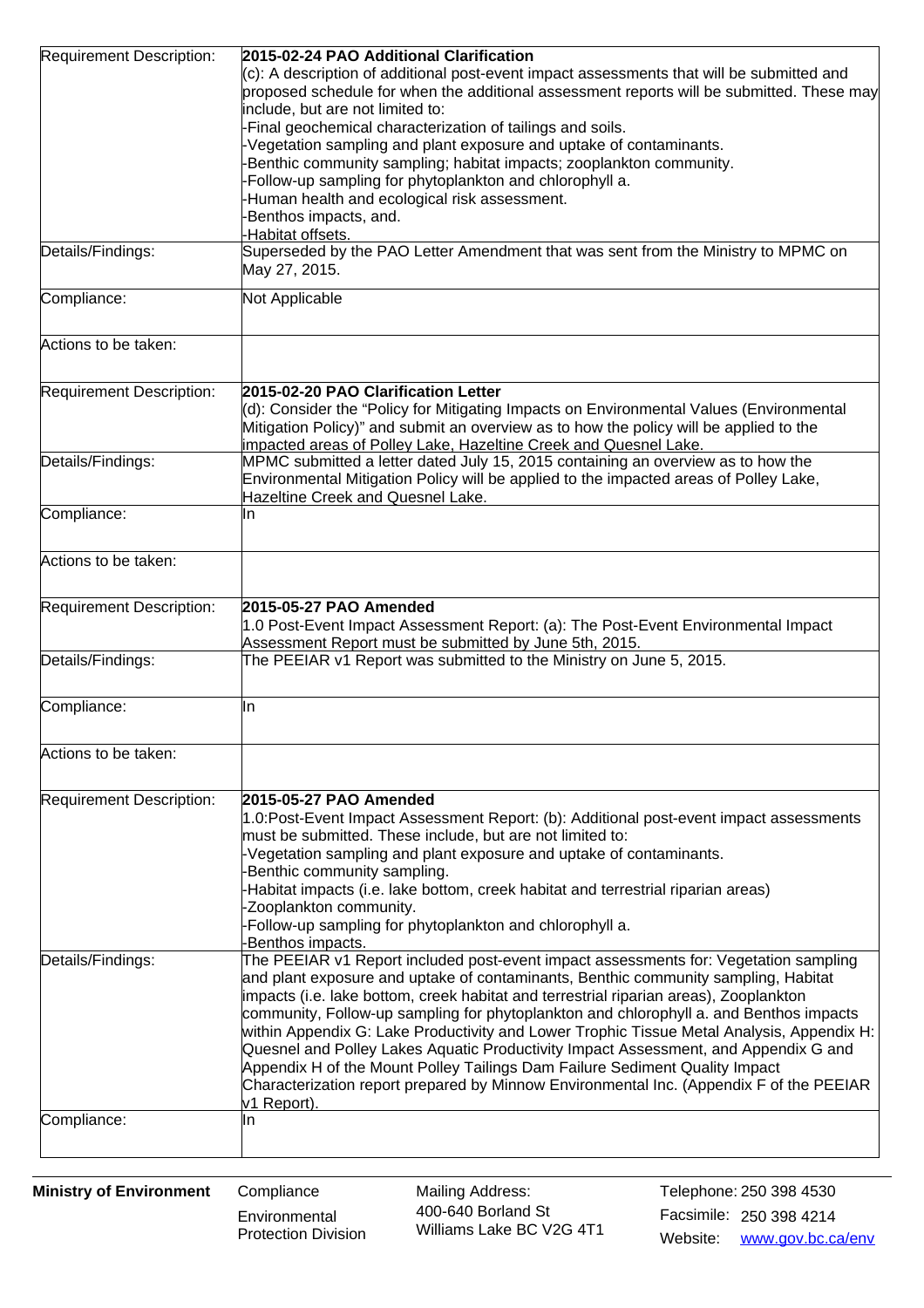| Actions to be taken:     |                                                                                                                                                                                                                                                                                                                                                                                                                                                                                                                                                                                                                                                                                                                                                                                                                                                     |
|--------------------------|-----------------------------------------------------------------------------------------------------------------------------------------------------------------------------------------------------------------------------------------------------------------------------------------------------------------------------------------------------------------------------------------------------------------------------------------------------------------------------------------------------------------------------------------------------------------------------------------------------------------------------------------------------------------------------------------------------------------------------------------------------------------------------------------------------------------------------------------------------|
| Requirement Description: | 2015-05-27 PAO Amended<br>1.0. Post-Event Impact Assessment Report: (c): For the additional work undertaken in (b),<br>provide progress reports submitted annually to the Director with the first one due December<br>31, 2015.                                                                                                                                                                                                                                                                                                                                                                                                                                                                                                                                                                                                                     |
| Details/Findings:        | Rescinded as per the Letter Amendment that was sent from the Ministry to MPMC on<br>December 30, 2016.                                                                                                                                                                                                                                                                                                                                                                                                                                                                                                                                                                                                                                                                                                                                              |
| Compliance:              | Not Applicable                                                                                                                                                                                                                                                                                                                                                                                                                                                                                                                                                                                                                                                                                                                                                                                                                                      |
| Actions to be taken:     |                                                                                                                                                                                                                                                                                                                                                                                                                                                                                                                                                                                                                                                                                                                                                                                                                                                     |
| Requirement Description: | 2015-05-27 PAO Amended<br>2.0.: Delineation of Mine Affected Material and Sediment: (a): Include, in the annual report<br>referenced in Section 1.0 (c) of this Order, a report delineating the extent of mine affected<br>materials and sediment in the environment.                                                                                                                                                                                                                                                                                                                                                                                                                                                                                                                                                                               |
| Details/Findings:        | Delineation of mine affected material and sediment can be found within the PEEIAR v1<br>Report under section 3.1.6 Delineation of the area affected by the event.                                                                                                                                                                                                                                                                                                                                                                                                                                                                                                                                                                                                                                                                                   |
| Compliance:              | lln.                                                                                                                                                                                                                                                                                                                                                                                                                                                                                                                                                                                                                                                                                                                                                                                                                                                |
| Actions to be taken:     |                                                                                                                                                                                                                                                                                                                                                                                                                                                                                                                                                                                                                                                                                                                                                                                                                                                     |
| Requirement Description: | 2015-05-27 PAO Amended<br>3.0: Reporting: Maintain water sample analysis, flow measurements and water balance,<br>quality assurance data and field measurement data collected in accordance with the 2015<br>Post TSF-Breach Monitoring Plan and subsequent Post TSF-Breach annual monitoring<br>plans, for inspection and submit the data, suitably tabulated (for submission to the provincial<br>EMS as noted below), to Director Environmental Protection, once every three months. All<br>reports must be submitted within 45 days of the end of the three month period during which<br>the data was collected. The sample analysis data and field measurement data must be<br>submitted in an electronic format suitable for entry into the provincial database system<br>known as EMS. The first report must be submitted by August 15, 2015 |
| Details/Findings:        | This requirement is no longer applicable because it was rescinded by PAO Letter<br>Amendment, dated January 19, 2017.                                                                                                                                                                                                                                                                                                                                                                                                                                                                                                                                                                                                                                                                                                                               |
| Compliance:              | Not Applicable                                                                                                                                                                                                                                                                                                                                                                                                                                                                                                                                                                                                                                                                                                                                                                                                                                      |
| Actions to be taken:     |                                                                                                                                                                                                                                                                                                                                                                                                                                                                                                                                                                                                                                                                                                                                                                                                                                                     |
| Requirement Description: | 2015-05-27 PAO Amended<br>4.0: Additional Provisions: (a): Every requirement of this Order must be carried out to the<br>satisfaction of the Director.                                                                                                                                                                                                                                                                                                                                                                                                                                                                                                                                                                                                                                                                                              |
| Details/Findings:        | This requirement is no longer applicable because it was rescinded by PAO Letter<br>Amendment, dated January 19, 2017.                                                                                                                                                                                                                                                                                                                                                                                                                                                                                                                                                                                                                                                                                                                               |
| Compliance:              | Not Applicable                                                                                                                                                                                                                                                                                                                                                                                                                                                                                                                                                                                                                                                                                                                                                                                                                                      |
| Actions to be taken:     |                                                                                                                                                                                                                                                                                                                                                                                                                                                                                                                                                                                                                                                                                                                                                                                                                                                     |
| Requirement Description: | 2015-05-27 PAO Amended<br>4.0: Additional Provisions: (b): Subject to the conditions at the site, the Director may require<br>additional action, as deemed necessary by the Director, to protect human health and the<br>environment.                                                                                                                                                                                                                                                                                                                                                                                                                                                                                                                                                                                                               |
| Details/Findings:        | This requirement is no longer applicable because it was rescinded by PAO Letter<br>Amendment, dated January 19, 2017.                                                                                                                                                                                                                                                                                                                                                                                                                                                                                                                                                                                                                                                                                                                               |

**Environmental** Protection Division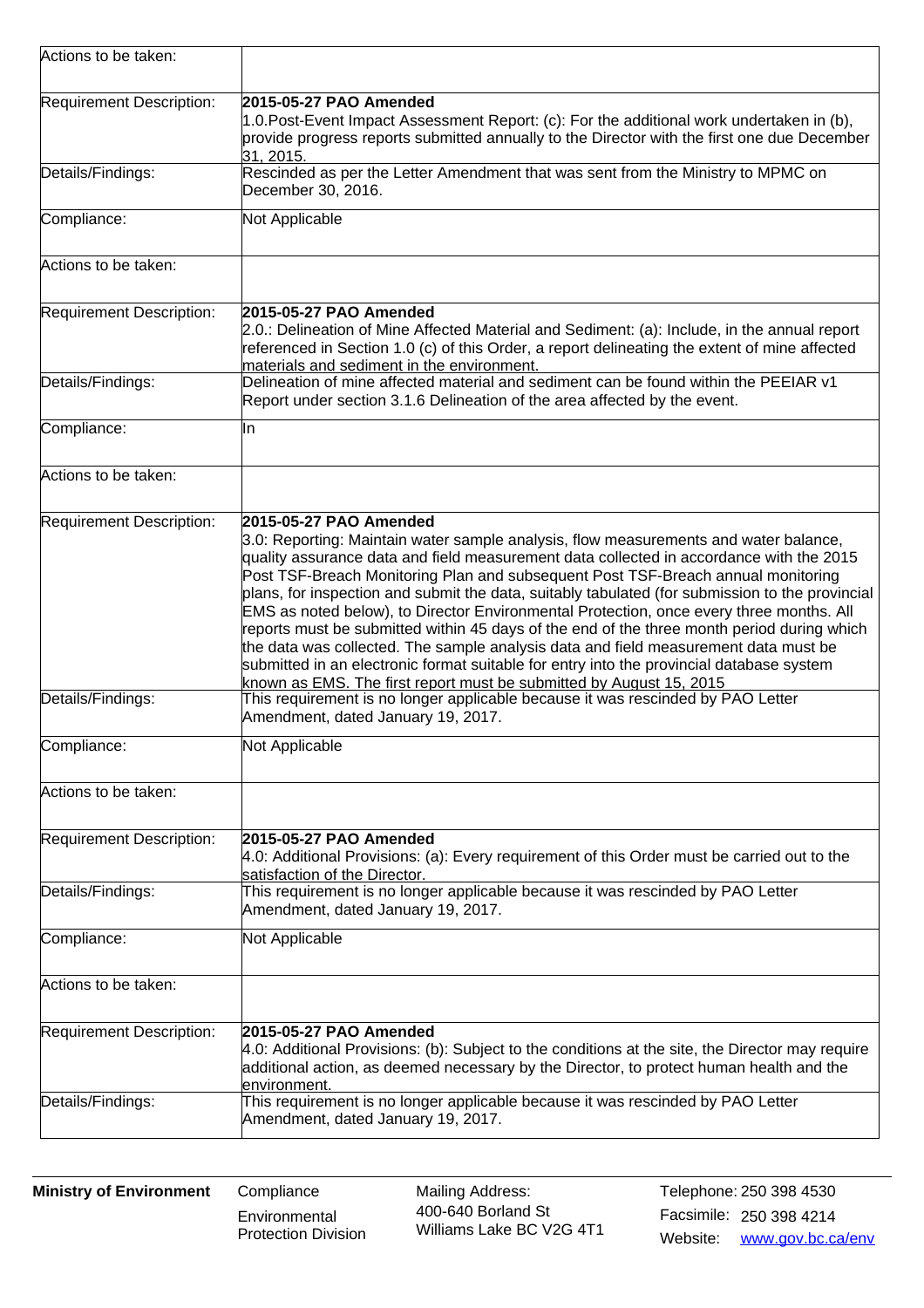| Compliance:              | Not Applicable                                                                                                                                                                                                                                                                                                                                                                                                                                                                                                   |
|--------------------------|------------------------------------------------------------------------------------------------------------------------------------------------------------------------------------------------------------------------------------------------------------------------------------------------------------------------------------------------------------------------------------------------------------------------------------------------------------------------------------------------------------------|
| Actions to be taken:     |                                                                                                                                                                                                                                                                                                                                                                                                                                                                                                                  |
| Requirement Description: | 2015-06-15 PAO Requirements<br>$a$ .: I require that you provide a written update to the above action plan that includes how<br>Mount Polley Mining Corporation: The update to the action plan is required by July 15 2015.<br>(a) Will achieve turbidity at the monitoring sites QUL54, QUL55, QUL56 of no greater than 2<br>NTU rolling average above background, at any monitored depth, over a period of 30 days<br>using a minimum of 5 weekly samples.                                                     |
| Details/Findings:        | The update to the Action Plan was provided to the Ministry on July 15, 2015 outlining how<br>MPMC intended to achieve turbidity at the monitoring sites QUL54, QUL55, QUL56 of no<br>greater than 2 NTU rolling average above background, at any monitored depth, over a<br>period of 30 days using a minimum of 5 weekly samples.                                                                                                                                                                               |
| Compliance:              | In                                                                                                                                                                                                                                                                                                                                                                                                                                                                                                               |
| Actions to be taken:     |                                                                                                                                                                                                                                                                                                                                                                                                                                                                                                                  |
| Requirement Description: | 2015-06-15 PAO Requirements<br>b.: I require that you provide a written update to the above action plan that includes how<br>Mount Polley Mining Corporation: The update to the action plan is required by July 15 2015.<br>(b) Will achieve turbidity at the monitoring site QUL 18 of no greater than 1 NTU above<br>background at any monitored depth.                                                                                                                                                        |
| Details/Findings:        | The update to the Action Plan was provided to the Ministry on July 15, 2015 outlining how<br>MPMC intended to achieve turbidity at the monitoring site QUL 18 of no greater than 1 NTU<br>above background at any monitored depth.                                                                                                                                                                                                                                                                               |
| Compliance:              | In                                                                                                                                                                                                                                                                                                                                                                                                                                                                                                               |
| Actions to be taken:     |                                                                                                                                                                                                                                                                                                                                                                                                                                                                                                                  |
| Requirement Description: | 2015-06-15 PAO Requirements<br>$c$ .: I require that you provide a written update to the above action plan that includes how<br>Mount Polley Mining Corporation: The update to the action plan is required by July 15 2015.<br>(c) Will consider the Environmental Mitigation Policy, including applicable guidelines and<br>protocols, when determining mitigation/offsets for residual impacts to the environment when<br>presenting them for consideration by Ministry of Environment and other stakeholders. |
| Details/Findings:        | The update to the Action Plan was provided to the Ministry on July 15, 2015 outlining how<br>MPMC considered the Environmental Mitigation Policy, including applicable guidelines and<br>protocols, when determining mitigation/offsets for residual impacts to the environment when<br>presenting them for consideration by Ministry of Environment and other stakeholders.                                                                                                                                     |
| Compliance:              | In                                                                                                                                                                                                                                                                                                                                                                                                                                                                                                               |
| Actions to be taken:     |                                                                                                                                                                                                                                                                                                                                                                                                                                                                                                                  |
| Requirement Description: | 2015-06-15 PAO Requirements<br>$d$ .: I require that you provide a written update to the above action plan that includes how<br>Mount Polley Mining Corporation: The update to the action plan is required by July 15 2015.<br>(d) Will provide a schedule of submission dates for the plan or plans to recover or manage<br>the mine affected materials and sediment in the receiving environment.                                                                                                              |
| Details/Findings:        | The update to the Action Plan was provided to the Ministry on July 15, 2015 outlining how<br>MPMC intended to provide a schedule of submission dates for the plan or plans to recover<br>or manage the mine affected materials and sediment in the receiving environment.                                                                                                                                                                                                                                        |
| Compliance:              | In                                                                                                                                                                                                                                                                                                                                                                                                                                                                                                               |
| Actions to be taken:     |                                                                                                                                                                                                                                                                                                                                                                                                                                                                                                                  |

**Environmental** Protection Division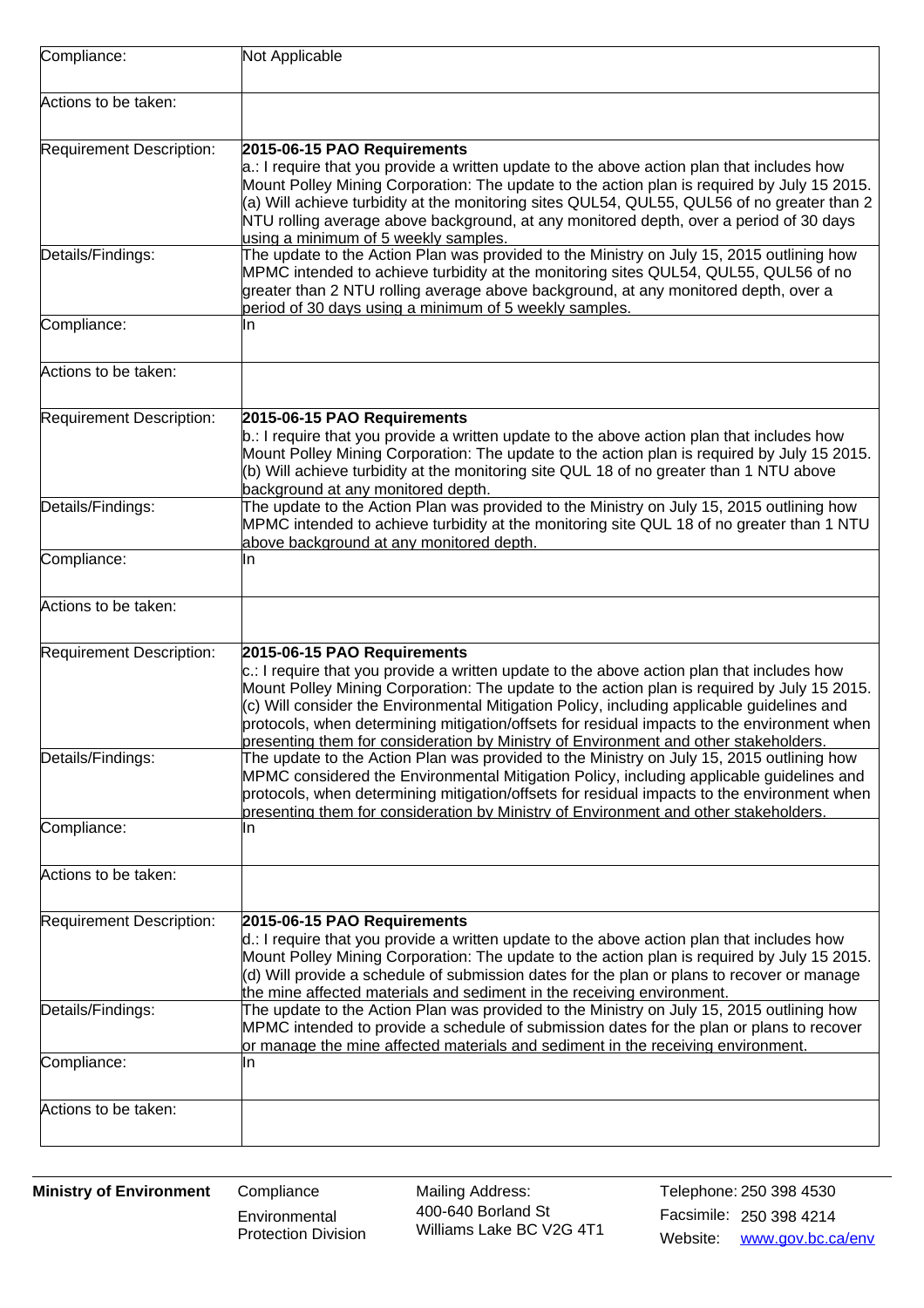| Requirement Description: | 2015-06-15 PAO Requirements                                                                                                                                                                                                                                                                                                                                                                                                                                                                                                                                                                                 |
|--------------------------|-------------------------------------------------------------------------------------------------------------------------------------------------------------------------------------------------------------------------------------------------------------------------------------------------------------------------------------------------------------------------------------------------------------------------------------------------------------------------------------------------------------------------------------------------------------------------------------------------------------|
|                          | $e$ .: I require that you provide a written update to the above action plan that includes how<br>Mount Polley Mining Corporation: The update to the action plan is required by July 15 2015.<br>(e) Will complete a human health and ecological risk assessment containing a conceptual<br>exposure model, and define when the risk amendments and conceptual model will be                                                                                                                                                                                                                                 |
|                          | provided.                                                                                                                                                                                                                                                                                                                                                                                                                                                                                                                                                                                                   |
| Details/Findings:        | The update to the Action Plan was provided to the Ministry on July 15, 2015 by MPMC<br>containing a written update regarding the completion of a human health and ecological risk<br>assessment containing a conceptual exposure model, and defined when the risk<br>amendments and conceptual model will be provided.                                                                                                                                                                                                                                                                                      |
| Compliance:              | ln.                                                                                                                                                                                                                                                                                                                                                                                                                                                                                                                                                                                                         |
| Actions to be taken:     |                                                                                                                                                                                                                                                                                                                                                                                                                                                                                                                                                                                                             |
| Requirement Description: | 2015-12-18 PAO Amended<br>1.0: Post Event Impact Assessment Report: V2: The first additional Post-Event<br>Environmental Impact Assessment Report must be submitted by April 29th, 2016 with a draft                                                                                                                                                                                                                                                                                                                                                                                                        |
|                          | provided for review by February 29th, 2016.                                                                                                                                                                                                                                                                                                                                                                                                                                                                                                                                                                 |
| Details/Findings:        | This requirement is no longer applicable because it was rescinded by PAO Letter<br>Amendment, dated April 27, 2016.                                                                                                                                                                                                                                                                                                                                                                                                                                                                                         |
| Compliance:              | Not Applicable                                                                                                                                                                                                                                                                                                                                                                                                                                                                                                                                                                                              |
| Actions to be taken:     |                                                                                                                                                                                                                                                                                                                                                                                                                                                                                                                                                                                                             |
| Requirement Description: | 2015-12-18 PAO Amended<br>2.0: Delineation of Mine Affected Material and Sediment: Provide the report delineating the<br>extent of mine affected materials and sediment in the environment by January 15 2016. The<br>delineation report must include a series of maps, one for each media (water, sediment,<br>invertebrate, fish, etc.) sampling set locating all samples taken for that media as they relate<br>to the delineation of the spill impacted areas and including the data table of the associated<br>media sampling that indicates sampling results, dates and rationale for their location. |
| Details/Findings:        | This requirement is no longer applicable because it was rescinded by PAO Letter<br>Amendment, dated January 15, 2016.                                                                                                                                                                                                                                                                                                                                                                                                                                                                                       |
| Compliance:              | Not Applicable                                                                                                                                                                                                                                                                                                                                                                                                                                                                                                                                                                                              |
| Actions to be taken:     |                                                                                                                                                                                                                                                                                                                                                                                                                                                                                                                                                                                                             |
|                          | 2015-12-18 PAO Amended                                                                                                                                                                                                                                                                                                                                                                                                                                                                                                                                                                                      |
| Requirement Description: | 3.0. Additional Provisions: (a): Every requirement of this Order must be carried out to the<br>satisfaction of the Director.                                                                                                                                                                                                                                                                                                                                                                                                                                                                                |
| Details/Findings:        | Superseded by the Letter Amendment that was sent from the Ministry to MPMC on January<br>19, 2017.                                                                                                                                                                                                                                                                                                                                                                                                                                                                                                          |
| Compliance:              | Not Applicable                                                                                                                                                                                                                                                                                                                                                                                                                                                                                                                                                                                              |
| Actions to be taken:     |                                                                                                                                                                                                                                                                                                                                                                                                                                                                                                                                                                                                             |
| Requirement Description: | 2015-12-18 PAO Amended<br>3.0. Additional Provisions: (b): Subject to the conditions at the site, the Director may require<br>additional action, as deemed necessary by the Director, to protect human health and the<br>environment.                                                                                                                                                                                                                                                                                                                                                                       |
| Details/Findings:        | Superseded by the Letter Amendment that was sent from the Ministry to MPMC on January<br>19, 2017.                                                                                                                                                                                                                                                                                                                                                                                                                                                                                                          |
| Compliance:              | Not Applicable                                                                                                                                                                                                                                                                                                                                                                                                                                                                                                                                                                                              |
|                          |                                                                                                                                                                                                                                                                                                                                                                                                                                                                                                                                                                                                             |

**Environmental** Protection Division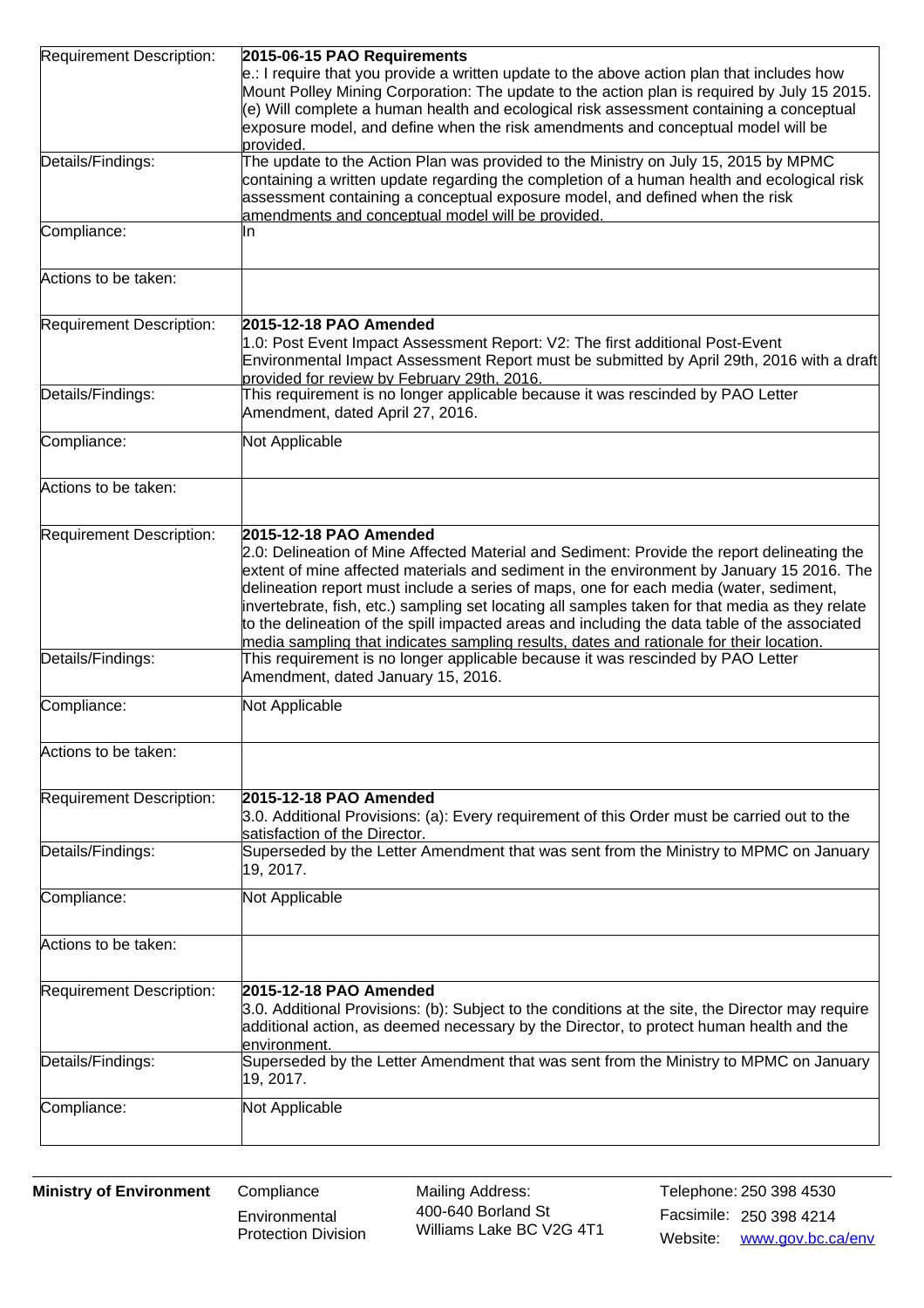| Actions to be taken:     |                                                                                                                                                                                                                                                                                                                                                                                                                                                                                                                                                                                                                  |
|--------------------------|------------------------------------------------------------------------------------------------------------------------------------------------------------------------------------------------------------------------------------------------------------------------------------------------------------------------------------------------------------------------------------------------------------------------------------------------------------------------------------------------------------------------------------------------------------------------------------------------------------------|
| Requirement Description: | 2016-01-15 PAO Amended<br>1.0: Delineation of Mine Affected Material and Sediment: (a): Provide the report delineating<br>the extent of mine affected materials and sediment in the environment by January 31 2016.<br>The delineation report must include a series of maps, one for each media (water, sediment,<br>invertebrate, fish, etc.) sampling set locating all samples taken for that media as they relate<br>to the delineation of the spill impacted areas and including the data table of the associated<br>media sampling that indicates sampling results, dates and rationale for their location. |
| Details/Findings:        | The PEEIAR v2 Report contained maps and tables within Appendix B: Soil Quality,<br>Appendix C: Groundwater Quality, Appendix D: Surface Water Quality, Appendix E:<br>Sediment Quality, Appendix F: Toxicology and Benthic Invertebrate Tissue Metal Analysis,<br>Appendix G: Lake Productivity and Lower Trophic Tissue Metal Analysis, Appendix H: Fish<br>Tissue Metal Analysis and Appendix J: Terrestrial Plant and Invertebrate Tissue Metal<br>Analysis.                                                                                                                                                  |
| Compliance:              | In                                                                                                                                                                                                                                                                                                                                                                                                                                                                                                                                                                                                               |
| Actions to be taken:     |                                                                                                                                                                                                                                                                                                                                                                                                                                                                                                                                                                                                                  |
| Requirement Description: | 2016-01-15 PAO Amended<br>2.0: Additional Provisions: (a): Every requirement of this Order must be carried out to the<br>satisfaction of the Director.                                                                                                                                                                                                                                                                                                                                                                                                                                                           |
| Details/Findings:        | Superseded by the Letter Amendment that was sent from the Ministry to MPMC on January<br>19, 2017.                                                                                                                                                                                                                                                                                                                                                                                                                                                                                                               |
| Compliance:              | Not Applicable                                                                                                                                                                                                                                                                                                                                                                                                                                                                                                                                                                                                   |
| Actions to be taken:     |                                                                                                                                                                                                                                                                                                                                                                                                                                                                                                                                                                                                                  |
| Requirement Description: | 2016-01-15 PAO Amended<br>2.0: Additional Provisions: (b): Subject to the conditions at the site, the Director may require<br>additional action, as deemed necessary by the Director, to protect human health and the<br>environment.                                                                                                                                                                                                                                                                                                                                                                            |
| Details/Findings:        | Superseded by the Letter Amendment that was sent from the Ministry to MPMC on January<br>19, 2017.                                                                                                                                                                                                                                                                                                                                                                                                                                                                                                               |
| Compliance:              | Not Applicable                                                                                                                                                                                                                                                                                                                                                                                                                                                                                                                                                                                                   |
| Actions to be taken:     |                                                                                                                                                                                                                                                                                                                                                                                                                                                                                                                                                                                                                  |
| Requirement Description: | 2016-04-27 PAO Amended<br>1.0. Post-Event Impact Assessment Report: (a): The second version of the Post-Event<br>Environmental Impact Assessment Report must be submitted by May 30, 2016.                                                                                                                                                                                                                                                                                                                                                                                                                       |
| Details/Findings:        | The PEEIAR v2 Report was submitted to the Ministry on May 30, 2016.                                                                                                                                                                                                                                                                                                                                                                                                                                                                                                                                              |
| Compliance:              | IIn                                                                                                                                                                                                                                                                                                                                                                                                                                                                                                                                                                                                              |
| Actions to be taken:     |                                                                                                                                                                                                                                                                                                                                                                                                                                                                                                                                                                                                                  |
| Requirement Description: | 2016-04-27 PAO Amended<br>2.0. Additional Provisions: (a): Every requirement of this Order must be carried out to the<br>satisfaction of the Director.                                                                                                                                                                                                                                                                                                                                                                                                                                                           |
| Details/Findings:        | This requirement is no longer applicable because it was rescinded by PAO Letter<br>Amendment, dated January 19, 2017.                                                                                                                                                                                                                                                                                                                                                                                                                                                                                            |
| Compliance:              | Not Applicable                                                                                                                                                                                                                                                                                                                                                                                                                                                                                                                                                                                                   |

**Environmental** Protection Division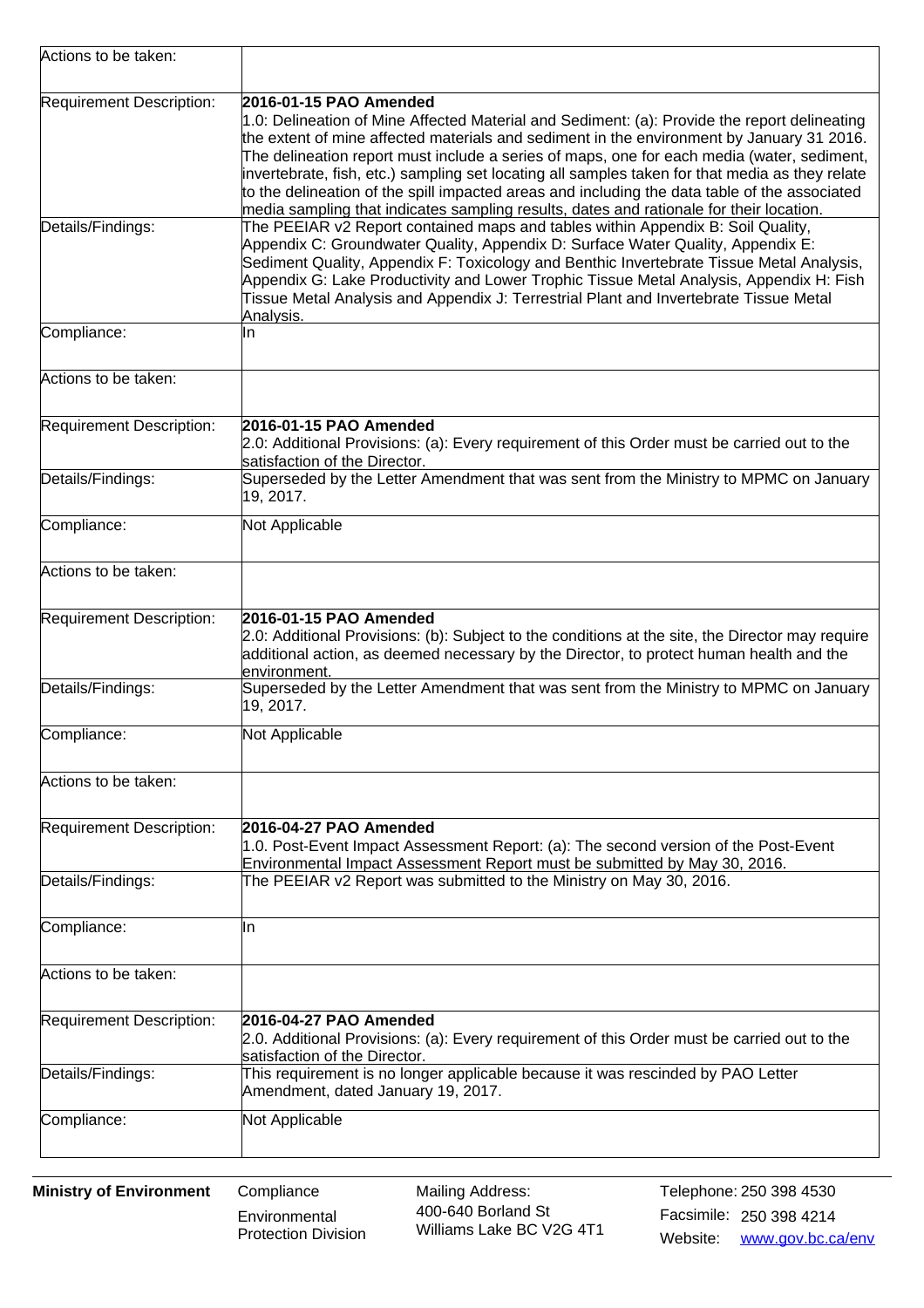| Actions to be taken:     |                                                                                                                                                                                                                                                                                                                                                                                                                                                                                                                                                                                                                                                                                                                                                                                                                                          |
|--------------------------|------------------------------------------------------------------------------------------------------------------------------------------------------------------------------------------------------------------------------------------------------------------------------------------------------------------------------------------------------------------------------------------------------------------------------------------------------------------------------------------------------------------------------------------------------------------------------------------------------------------------------------------------------------------------------------------------------------------------------------------------------------------------------------------------------------------------------------------|
| Requirement Description: | 2016-04-27 PAO Amended<br>2.0. Additional Provisions: (b): Subject to the conditions at the site, the Director may require<br>additional action, as deemed necessary by the Director, to protect human health and the<br>lenvironment.                                                                                                                                                                                                                                                                                                                                                                                                                                                                                                                                                                                                   |
| Details/Findings:        | This requirement is no longer applicable because it was rescinded by PAO Letter<br>Amendment, dated January 19, 2017.                                                                                                                                                                                                                                                                                                                                                                                                                                                                                                                                                                                                                                                                                                                    |
| Compliance:              | Not Applicable                                                                                                                                                                                                                                                                                                                                                                                                                                                                                                                                                                                                                                                                                                                                                                                                                           |
| Actions to be taken:     |                                                                                                                                                                                                                                                                                                                                                                                                                                                                                                                                                                                                                                                                                                                                                                                                                                          |
| Requirement Description: | 2016-07-15 PAO Amended<br>1.0: Human Health and Ecological Risk: Further to discussions held with Mt. Polley Mining<br>Corporation and environmental consultants to both Ministry of Environment and MPMC in<br>Vancouver March 4, 2016 this letter will confirm that it was agreed that the submission of the<br>Human Health and Ecological Risk Assessments as required under Pollution Abatement<br>Order 107461 be postponed to November 30 2016 based on the need for additional input to<br>the related problem formulation, the detailed site investigation and the collection of additional<br>sampling data over the 2016 monitoring season. This revised submission deadline was<br>reviewed with the Williams Lake and Soda Creek Indian Band representatives and,<br>considering the above was determined to be acceptable. |
| Details/Findings:        | This requirement is no longer applicable because it was rescinded by PAO Letter<br>Amendment, dated November 30, 2016.                                                                                                                                                                                                                                                                                                                                                                                                                                                                                                                                                                                                                                                                                                                   |
| Compliance:              | Not Applicable                                                                                                                                                                                                                                                                                                                                                                                                                                                                                                                                                                                                                                                                                                                                                                                                                           |
| Actions to be taken:     |                                                                                                                                                                                                                                                                                                                                                                                                                                                                                                                                                                                                                                                                                                                                                                                                                                          |
| Requirement Description: | 2016-11-30 PAO Amended<br>1.0: Human Health Risk Assessment: Further to discussions this fall with Mt Polley Mining<br>Corp. (MPMC) and consultants working on behalf of MPMC, Ministry of Environment and the<br>Williams Lake and Soda Creek Indian Band's it has been determined that in order to allow<br>for submission of a more comprehensive Human Health Risk Assessment the deadline for<br>submission noted in a letter of July 15 2016 is hereby postponed from November 30 2016 to<br>January 31, 2017. The requirement to complete a Human Health Risk Assessment is in<br>partial fulfillment of Section 7(d) of Order 107461.                                                                                                                                                                                            |
| Details/Findings:        | A draft HHRA Report was submitted to the Ministry on January 31, 2017.                                                                                                                                                                                                                                                                                                                                                                                                                                                                                                                                                                                                                                                                                                                                                                   |
| Compliance:              | IIn                                                                                                                                                                                                                                                                                                                                                                                                                                                                                                                                                                                                                                                                                                                                                                                                                                      |
| Actions to be taken:     |                                                                                                                                                                                                                                                                                                                                                                                                                                                                                                                                                                                                                                                                                                                                                                                                                                          |
| Requirement Description: | 2016-11-30 PAO Amended<br>2.0: Ecological Risk Assessment: Further to discussions this fall with Mt Polley Mining Corp.<br>(MPMC) and consultants working on behalf of MPMC, Ministry of Environment and the<br>Williams Lake and Soda Creek Indian Band's it has been determined that in order to allow<br>for submission of a more comprehensive Ecological Risk Assessment (including risk<br>assessments for each of the impacted terrestrial and aquatic environments) the deadline for<br>submission noted in a letter of July 15 2016 is hereby postponed from November 30 2016 to<br>March 31, 2017. The requirement to complete a Ecological Risk Assessment is in partial<br>fulfillment of Section 7(d) of Order 107461.                                                                                                      |
| Details/Findings:        | This requirement is no longer applicable because it was rescinded by PAO Letter<br>Amendment, dated January 19, 2017.                                                                                                                                                                                                                                                                                                                                                                                                                                                                                                                                                                                                                                                                                                                    |
| Compliance:              | Not Applicable                                                                                                                                                                                                                                                                                                                                                                                                                                                                                                                                                                                                                                                                                                                                                                                                                           |

**Environmental** Protection Division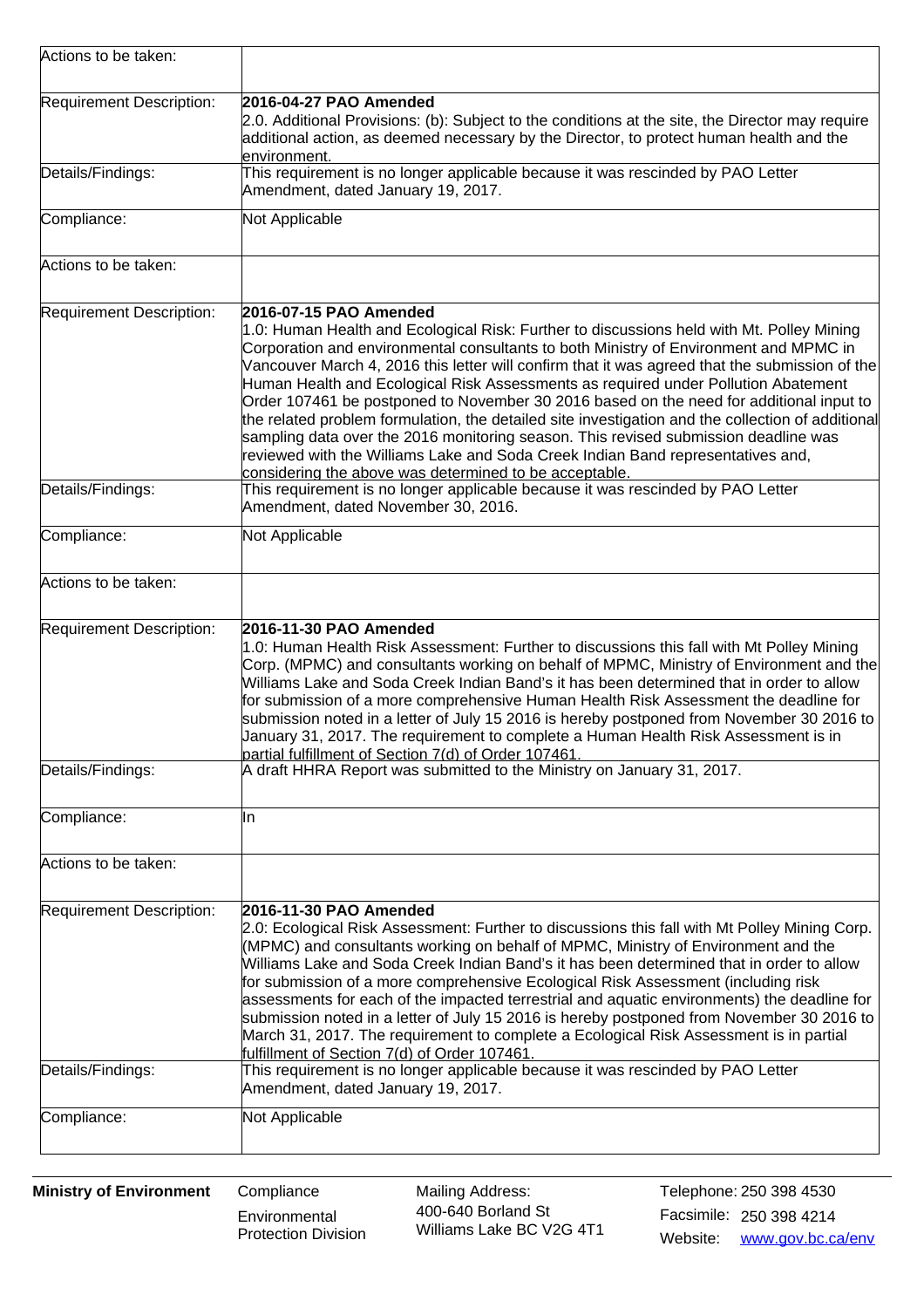| Requirement Description:<br>2016-11-30 PAO Amended<br>on the implementation of measures outlined in the Action Plan originally submitted August<br>15 2016. Considering the reduced rate of change in conditions under the Action Plan this<br>reporting requirement is hereby reduced to once per month by the end of each month.<br>This requirement is no longer applicable because it was rescinded by PAO Letter<br>Details/Findings:<br>Amendment, dated January 19, 2017.<br>Compliance:<br>Not Applicable<br>Actions to be taken:<br>Requirement Description:<br>2016-11-30 PAO Amended<br>4.0: Additional Provisions: [a]: Every requirement of this Order must be carried out to the<br>satisfaction of the Director.<br>This requirement is no longer applicable because it was rescinded by PAO Letter<br>Details/Findings:<br>Amendment, dated January 19, 2017.<br>Compliance:<br>Not Applicable<br>Actions to be taken:<br>Requirement Description:<br>2016-11-30 PAO Amended<br>4.0: Additional Provisions: [b]: Subject to the conditions at the site, the Director may require<br>additional action, as deemed necessary by the Director, to protect human health and the<br>environment.<br>This requirement is no longer applicable because it was rescinded by PAO Letter<br>Details/Findings:<br>Amendment, dated January 19, 2017.<br>Compliance:<br>Not Applicable<br>Actions to be taken:<br>2016-12-30 PAO Amended<br>Requirement Description:<br>1.0: Post-Event Impact Assessment Report: This amendment rescinds the requirement for<br>submission of an annual PEEIAR. The monitoring and reporting previously required under<br>this Order will now be included as part of the annual Comprehensive Environmental<br>Monitoring Plan (CEMP) and the associated Annual Reporting required under section 3.2<br>and section 3.9 respectively of Environmental Management Act Permit 11678 (issued Sept.<br>19, 2016).<br>A draft copy of the annual Comprehensive Environmental Monitoring Plan (CEMP) was<br>Details/Findings:<br>submitted by MPMC on March 31, 2017.<br>Compliance:<br>ΙIη<br>Actions to be taken:<br>The Director must approve the annual CEMP. The Director may approve the CEMP with<br>conditions, and may require revisions to the CEMP based on reviews of monitoring data<br>and/or any other relevant information.<br>2016-12-30 PAO Amended<br>Requirement Description:<br>2.0: Additional Provisions: [a]: Every requirement of this Order must be carried out to the<br>satisfaction of the Director.<br>This requirement is no longer applicable because it was rescinded by PAO Letter<br>Details/Findings:<br>Amendment, dated January 19, 2017.<br>Compliance:<br>Not Applicable | Actions to be taken: |                                                                                                |  |  |  |  |
|-------------------------------------------------------------------------------------------------------------------------------------------------------------------------------------------------------------------------------------------------------------------------------------------------------------------------------------------------------------------------------------------------------------------------------------------------------------------------------------------------------------------------------------------------------------------------------------------------------------------------------------------------------------------------------------------------------------------------------------------------------------------------------------------------------------------------------------------------------------------------------------------------------------------------------------------------------------------------------------------------------------------------------------------------------------------------------------------------------------------------------------------------------------------------------------------------------------------------------------------------------------------------------------------------------------------------------------------------------------------------------------------------------------------------------------------------------------------------------------------------------------------------------------------------------------------------------------------------------------------------------------------------------------------------------------------------------------------------------------------------------------------------------------------------------------------------------------------------------------------------------------------------------------------------------------------------------------------------------------------------------------------------------------------------------------------------------------------------------------------------------------------------------------------------------------------------------------------------------------------------------------------------------------------------------------------------------------------------------------------------------------------------------------------------------------------------------------------------------------------------------------------------------------------------------------------------------------------------------------------------------------------------------------------------------------------------------------------------------------------------|----------------------|------------------------------------------------------------------------------------------------|--|--|--|--|
|                                                                                                                                                                                                                                                                                                                                                                                                                                                                                                                                                                                                                                                                                                                                                                                                                                                                                                                                                                                                                                                                                                                                                                                                                                                                                                                                                                                                                                                                                                                                                                                                                                                                                                                                                                                                                                                                                                                                                                                                                                                                                                                                                                                                                                                                                                                                                                                                                                                                                                                                                                                                                                                                                                                                                 |                      | 3.0 Reporting: Section 7(e) of this Order requires the weekly reporting to regulatory agencies |  |  |  |  |
|                                                                                                                                                                                                                                                                                                                                                                                                                                                                                                                                                                                                                                                                                                                                                                                                                                                                                                                                                                                                                                                                                                                                                                                                                                                                                                                                                                                                                                                                                                                                                                                                                                                                                                                                                                                                                                                                                                                                                                                                                                                                                                                                                                                                                                                                                                                                                                                                                                                                                                                                                                                                                                                                                                                                                 |                      |                                                                                                |  |  |  |  |
|                                                                                                                                                                                                                                                                                                                                                                                                                                                                                                                                                                                                                                                                                                                                                                                                                                                                                                                                                                                                                                                                                                                                                                                                                                                                                                                                                                                                                                                                                                                                                                                                                                                                                                                                                                                                                                                                                                                                                                                                                                                                                                                                                                                                                                                                                                                                                                                                                                                                                                                                                                                                                                                                                                                                                 |                      |                                                                                                |  |  |  |  |
|                                                                                                                                                                                                                                                                                                                                                                                                                                                                                                                                                                                                                                                                                                                                                                                                                                                                                                                                                                                                                                                                                                                                                                                                                                                                                                                                                                                                                                                                                                                                                                                                                                                                                                                                                                                                                                                                                                                                                                                                                                                                                                                                                                                                                                                                                                                                                                                                                                                                                                                                                                                                                                                                                                                                                 |                      |                                                                                                |  |  |  |  |
|                                                                                                                                                                                                                                                                                                                                                                                                                                                                                                                                                                                                                                                                                                                                                                                                                                                                                                                                                                                                                                                                                                                                                                                                                                                                                                                                                                                                                                                                                                                                                                                                                                                                                                                                                                                                                                                                                                                                                                                                                                                                                                                                                                                                                                                                                                                                                                                                                                                                                                                                                                                                                                                                                                                                                 |                      |                                                                                                |  |  |  |  |
|                                                                                                                                                                                                                                                                                                                                                                                                                                                                                                                                                                                                                                                                                                                                                                                                                                                                                                                                                                                                                                                                                                                                                                                                                                                                                                                                                                                                                                                                                                                                                                                                                                                                                                                                                                                                                                                                                                                                                                                                                                                                                                                                                                                                                                                                                                                                                                                                                                                                                                                                                                                                                                                                                                                                                 |                      |                                                                                                |  |  |  |  |
|                                                                                                                                                                                                                                                                                                                                                                                                                                                                                                                                                                                                                                                                                                                                                                                                                                                                                                                                                                                                                                                                                                                                                                                                                                                                                                                                                                                                                                                                                                                                                                                                                                                                                                                                                                                                                                                                                                                                                                                                                                                                                                                                                                                                                                                                                                                                                                                                                                                                                                                                                                                                                                                                                                                                                 |                      |                                                                                                |  |  |  |  |
|                                                                                                                                                                                                                                                                                                                                                                                                                                                                                                                                                                                                                                                                                                                                                                                                                                                                                                                                                                                                                                                                                                                                                                                                                                                                                                                                                                                                                                                                                                                                                                                                                                                                                                                                                                                                                                                                                                                                                                                                                                                                                                                                                                                                                                                                                                                                                                                                                                                                                                                                                                                                                                                                                                                                                 |                      |                                                                                                |  |  |  |  |
|                                                                                                                                                                                                                                                                                                                                                                                                                                                                                                                                                                                                                                                                                                                                                                                                                                                                                                                                                                                                                                                                                                                                                                                                                                                                                                                                                                                                                                                                                                                                                                                                                                                                                                                                                                                                                                                                                                                                                                                                                                                                                                                                                                                                                                                                                                                                                                                                                                                                                                                                                                                                                                                                                                                                                 |                      |                                                                                                |  |  |  |  |
|                                                                                                                                                                                                                                                                                                                                                                                                                                                                                                                                                                                                                                                                                                                                                                                                                                                                                                                                                                                                                                                                                                                                                                                                                                                                                                                                                                                                                                                                                                                                                                                                                                                                                                                                                                                                                                                                                                                                                                                                                                                                                                                                                                                                                                                                                                                                                                                                                                                                                                                                                                                                                                                                                                                                                 |                      |                                                                                                |  |  |  |  |
|                                                                                                                                                                                                                                                                                                                                                                                                                                                                                                                                                                                                                                                                                                                                                                                                                                                                                                                                                                                                                                                                                                                                                                                                                                                                                                                                                                                                                                                                                                                                                                                                                                                                                                                                                                                                                                                                                                                                                                                                                                                                                                                                                                                                                                                                                                                                                                                                                                                                                                                                                                                                                                                                                                                                                 |                      |                                                                                                |  |  |  |  |
|                                                                                                                                                                                                                                                                                                                                                                                                                                                                                                                                                                                                                                                                                                                                                                                                                                                                                                                                                                                                                                                                                                                                                                                                                                                                                                                                                                                                                                                                                                                                                                                                                                                                                                                                                                                                                                                                                                                                                                                                                                                                                                                                                                                                                                                                                                                                                                                                                                                                                                                                                                                                                                                                                                                                                 |                      |                                                                                                |  |  |  |  |
|                                                                                                                                                                                                                                                                                                                                                                                                                                                                                                                                                                                                                                                                                                                                                                                                                                                                                                                                                                                                                                                                                                                                                                                                                                                                                                                                                                                                                                                                                                                                                                                                                                                                                                                                                                                                                                                                                                                                                                                                                                                                                                                                                                                                                                                                                                                                                                                                                                                                                                                                                                                                                                                                                                                                                 |                      |                                                                                                |  |  |  |  |
|                                                                                                                                                                                                                                                                                                                                                                                                                                                                                                                                                                                                                                                                                                                                                                                                                                                                                                                                                                                                                                                                                                                                                                                                                                                                                                                                                                                                                                                                                                                                                                                                                                                                                                                                                                                                                                                                                                                                                                                                                                                                                                                                                                                                                                                                                                                                                                                                                                                                                                                                                                                                                                                                                                                                                 |                      |                                                                                                |  |  |  |  |
|                                                                                                                                                                                                                                                                                                                                                                                                                                                                                                                                                                                                                                                                                                                                                                                                                                                                                                                                                                                                                                                                                                                                                                                                                                                                                                                                                                                                                                                                                                                                                                                                                                                                                                                                                                                                                                                                                                                                                                                                                                                                                                                                                                                                                                                                                                                                                                                                                                                                                                                                                                                                                                                                                                                                                 |                      |                                                                                                |  |  |  |  |
|                                                                                                                                                                                                                                                                                                                                                                                                                                                                                                                                                                                                                                                                                                                                                                                                                                                                                                                                                                                                                                                                                                                                                                                                                                                                                                                                                                                                                                                                                                                                                                                                                                                                                                                                                                                                                                                                                                                                                                                                                                                                                                                                                                                                                                                                                                                                                                                                                                                                                                                                                                                                                                                                                                                                                 |                      |                                                                                                |  |  |  |  |
|                                                                                                                                                                                                                                                                                                                                                                                                                                                                                                                                                                                                                                                                                                                                                                                                                                                                                                                                                                                                                                                                                                                                                                                                                                                                                                                                                                                                                                                                                                                                                                                                                                                                                                                                                                                                                                                                                                                                                                                                                                                                                                                                                                                                                                                                                                                                                                                                                                                                                                                                                                                                                                                                                                                                                 |                      |                                                                                                |  |  |  |  |
|                                                                                                                                                                                                                                                                                                                                                                                                                                                                                                                                                                                                                                                                                                                                                                                                                                                                                                                                                                                                                                                                                                                                                                                                                                                                                                                                                                                                                                                                                                                                                                                                                                                                                                                                                                                                                                                                                                                                                                                                                                                                                                                                                                                                                                                                                                                                                                                                                                                                                                                                                                                                                                                                                                                                                 |                      |                                                                                                |  |  |  |  |
|                                                                                                                                                                                                                                                                                                                                                                                                                                                                                                                                                                                                                                                                                                                                                                                                                                                                                                                                                                                                                                                                                                                                                                                                                                                                                                                                                                                                                                                                                                                                                                                                                                                                                                                                                                                                                                                                                                                                                                                                                                                                                                                                                                                                                                                                                                                                                                                                                                                                                                                                                                                                                                                                                                                                                 |                      |                                                                                                |  |  |  |  |

**Environmental** Protection Division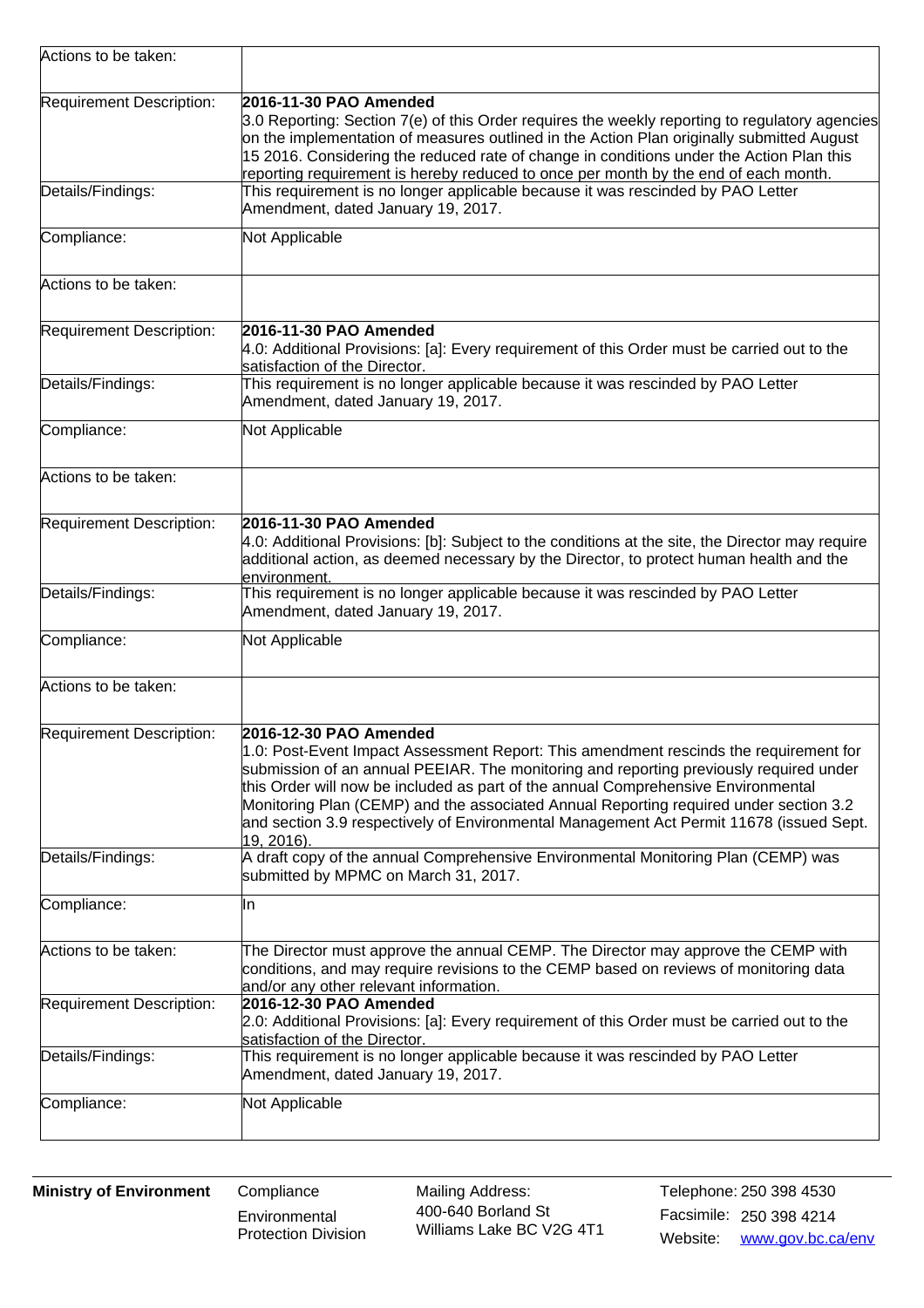| Actions to be taken:                          |                                                                                                                                                                                                                                                                                                                                                                                                                                                                                                                                                                                                                                                                                                                                                                                                                                                                                                                                                                                                                                                                                                                                                                                                                                                                                                                                                                                                                                                                                                                                                                                                                                                                                                                                                                                                                                                                                         |  |  |  |  |
|-----------------------------------------------|-----------------------------------------------------------------------------------------------------------------------------------------------------------------------------------------------------------------------------------------------------------------------------------------------------------------------------------------------------------------------------------------------------------------------------------------------------------------------------------------------------------------------------------------------------------------------------------------------------------------------------------------------------------------------------------------------------------------------------------------------------------------------------------------------------------------------------------------------------------------------------------------------------------------------------------------------------------------------------------------------------------------------------------------------------------------------------------------------------------------------------------------------------------------------------------------------------------------------------------------------------------------------------------------------------------------------------------------------------------------------------------------------------------------------------------------------------------------------------------------------------------------------------------------------------------------------------------------------------------------------------------------------------------------------------------------------------------------------------------------------------------------------------------------------------------------------------------------------------------------------------------------|--|--|--|--|
| Requirement Description:                      | 2016-12-30 PAO Amended<br>2.0: Additional Provisions: [b]: Subject to the conditions at the site, the Director may require<br>additional action, as deemed necessary by the Director, to protect human health and the<br>lenvironment.                                                                                                                                                                                                                                                                                                                                                                                                                                                                                                                                                                                                                                                                                                                                                                                                                                                                                                                                                                                                                                                                                                                                                                                                                                                                                                                                                                                                                                                                                                                                                                                                                                                  |  |  |  |  |
| Details/Findings:                             | This requirement is no longer applicable because it was rescinded by PAO Letter<br>Amendment, dated January 19, 2017.                                                                                                                                                                                                                                                                                                                                                                                                                                                                                                                                                                                                                                                                                                                                                                                                                                                                                                                                                                                                                                                                                                                                                                                                                                                                                                                                                                                                                                                                                                                                                                                                                                                                                                                                                                   |  |  |  |  |
| Compliance:                                   | Not Applicable                                                                                                                                                                                                                                                                                                                                                                                                                                                                                                                                                                                                                                                                                                                                                                                                                                                                                                                                                                                                                                                                                                                                                                                                                                                                                                                                                                                                                                                                                                                                                                                                                                                                                                                                                                                                                                                                          |  |  |  |  |
| Actions to be taken:                          |                                                                                                                                                                                                                                                                                                                                                                                                                                                                                                                                                                                                                                                                                                                                                                                                                                                                                                                                                                                                                                                                                                                                                                                                                                                                                                                                                                                                                                                                                                                                                                                                                                                                                                                                                                                                                                                                                         |  |  |  |  |
| Requirement Description:                      | 2017-01-19 PAO Amended<br>1.0: Ecological Risk Assessment: Further to submissions from Mount Polley Mining Corp.<br>(MPMC) and consultants working on behalf of MPMC, dated January 6. 2017 it has been<br>determined that in order to allow for submission of a more comprehensive Ecological Risk<br>Assessment (including risk assessments for each of the impacted terrestrial and aquatic<br>environments) the deadline for submission is hereby amended from March 31, 2017 to April<br>30, 2017. The requirement to complete an Ecological Risk Assessment is in partial fulfillment<br>of Section 7(d) of Order107461.                                                                                                                                                                                                                                                                                                                                                                                                                                                                                                                                                                                                                                                                                                                                                                                                                                                                                                                                                                                                                                                                                                                                                                                                                                                          |  |  |  |  |
| Details/Findings:                             | This requirement is no longer applicable as it was rescinded due to a discussion/agreement<br>between the Ministry and MPMC during the February 14, 2017 meeting. The new<br>submission date for the Draft Ecological Risk Assessment is April 30, 2017, with the Final<br>document being due June 30, 2017.                                                                                                                                                                                                                                                                                                                                                                                                                                                                                                                                                                                                                                                                                                                                                                                                                                                                                                                                                                                                                                                                                                                                                                                                                                                                                                                                                                                                                                                                                                                                                                            |  |  |  |  |
| Compliance:                                   | Not Applicable                                                                                                                                                                                                                                                                                                                                                                                                                                                                                                                                                                                                                                                                                                                                                                                                                                                                                                                                                                                                                                                                                                                                                                                                                                                                                                                                                                                                                                                                                                                                                                                                                                                                                                                                                                                                                                                                          |  |  |  |  |
| Actions to be taken:                          |                                                                                                                                                                                                                                                                                                                                                                                                                                                                                                                                                                                                                                                                                                                                                                                                                                                                                                                                                                                                                                                                                                                                                                                                                                                                                                                                                                                                                                                                                                                                                                                                                                                                                                                                                                                                                                                                                         |  |  |  |  |
| Requirement Description:<br>Details/Findings: | 2017-01-19 PAO Amended<br>2.0: Reporting: Section 7 e) of this Order requires the monthly reporting to regulatory<br>agencies, First Nations and stakeholders on the implementation of measures outlined in the<br>Action Plan originally submitted August 15, 2014. In addition to monthly reporting, MPMC<br>must maintain water sample analysis, flow measurements and water balance, quality<br>assurance data and field measurement data collected in accordance with the 2015 Post<br>TSF-Breach Monitoring Plan and subsequent Post TSF-Breach annual monitoring plans, for<br>inspection and submit the data, suitably tabulated (for submission to the provincial EMS as<br>noted below), to Director, once every three months. All reports must be submitted within 45<br>days of the end of the three month period during which the data was collected. The sample<br>analysis data and field measurement data must be submitted in an electronic format suitable<br>for entry into the provincial database system known as EMS. A copy of the quarterly reports,<br>and all other reports required to be submitted as a condition of this Order, must be provided<br>to all regulatory agencies, First Nations and stakeholders within 15 days of submission to the<br>Director. Regulatory agencies, First Nations, and stakeholders must include the following:<br>Ministry of Energy and Mines; Forests, Lands and Natural Resource Operations;<br>Environment Canada; Fisheries and Oceans Canada; Xatsull First Nation, Williams Lake<br>Indian Band, Lhtako First Nation, Tsilhqot'in National Government, Cariboo Regional District,<br>and Likely and District Chamber of Commerce.<br>As per the email sent from Leslie Payette on February 2, 2017 it states that there is no<br>longer a requirement to submit any Post TSF Breach monitoring plans and that the |  |  |  |  |
|                                               | monitoring in accordance with the CEMP that is reported quarterly to the Director satisfies<br>the reporting requirement for the PAO. Monthly reporting to regulatory agencies, First<br>Nations and stakeholders on the implementation of measures outlined in the Action Plan<br>remains in effect.                                                                                                                                                                                                                                                                                                                                                                                                                                                                                                                                                                                                                                                                                                                                                                                                                                                                                                                                                                                                                                                                                                                                                                                                                                                                                                                                                                                                                                                                                                                                                                                   |  |  |  |  |
| Compliance:                                   | IIn                                                                                                                                                                                                                                                                                                                                                                                                                                                                                                                                                                                                                                                                                                                                                                                                                                                                                                                                                                                                                                                                                                                                                                                                                                                                                                                                                                                                                                                                                                                                                                                                                                                                                                                                                                                                                                                                                     |  |  |  |  |
| Actions to be taken:                          | Ongoing.                                                                                                                                                                                                                                                                                                                                                                                                                                                                                                                                                                                                                                                                                                                                                                                                                                                                                                                                                                                                                                                                                                                                                                                                                                                                                                                                                                                                                                                                                                                                                                                                                                                                                                                                                                                                                                                                                |  |  |  |  |

**Environmental** Protection Division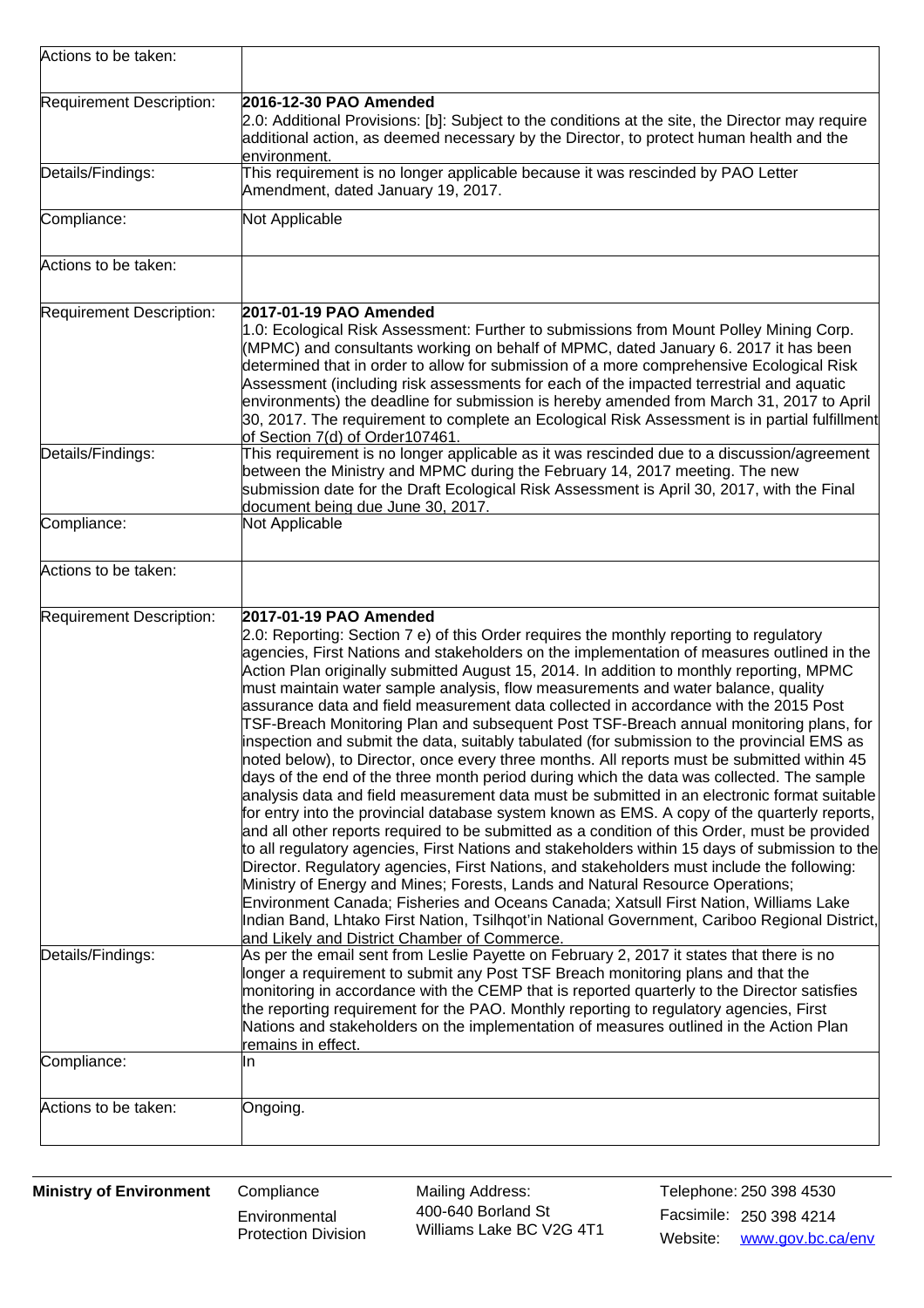| Requirement Description: | 2017-01-19 PAO Amended                                                                                                                                                                      |
|--------------------------|---------------------------------------------------------------------------------------------------------------------------------------------------------------------------------------------|
|                          | 3.0: Additional Provisions: (a): Every requirement of this Order must be carried out to the                                                                                                 |
|                          | satisfaction of the Director.                                                                                                                                                               |
| Details/Findings:        | The Director has not required additional action at the site, as deemed necessary by the                                                                                                     |
|                          | Director, to protect human health and the environment. Therefore, this requirement is not                                                                                                   |
|                          | applicable, but remains in effect.                                                                                                                                                          |
| Compliance:              | Not Applicable                                                                                                                                                                              |
|                          |                                                                                                                                                                                             |
| Actions to be taken:     |                                                                                                                                                                                             |
|                          |                                                                                                                                                                                             |
| Requirement Description: | 2017-01-19 PAO Amended                                                                                                                                                                      |
|                          | 3.0: Additional Provisions: (b): Subject to the conditions at the site, the Director may require<br>additional action, as deemed necessary by the Director, to protect human health and the |
|                          | lenvironment.                                                                                                                                                                               |
| Details/Findings:        | The Director has not required additional action at the site, as deemed necessary by the                                                                                                     |
|                          | Director, to protect human health and the environment. Therefore, this requirement is not                                                                                                   |
|                          | applicable, but remains in effect.                                                                                                                                                          |
| Compliance:              | Not Applicable                                                                                                                                                                              |
|                          |                                                                                                                                                                                             |
| Actions to be taken:     |                                                                                                                                                                                             |
|                          |                                                                                                                                                                                             |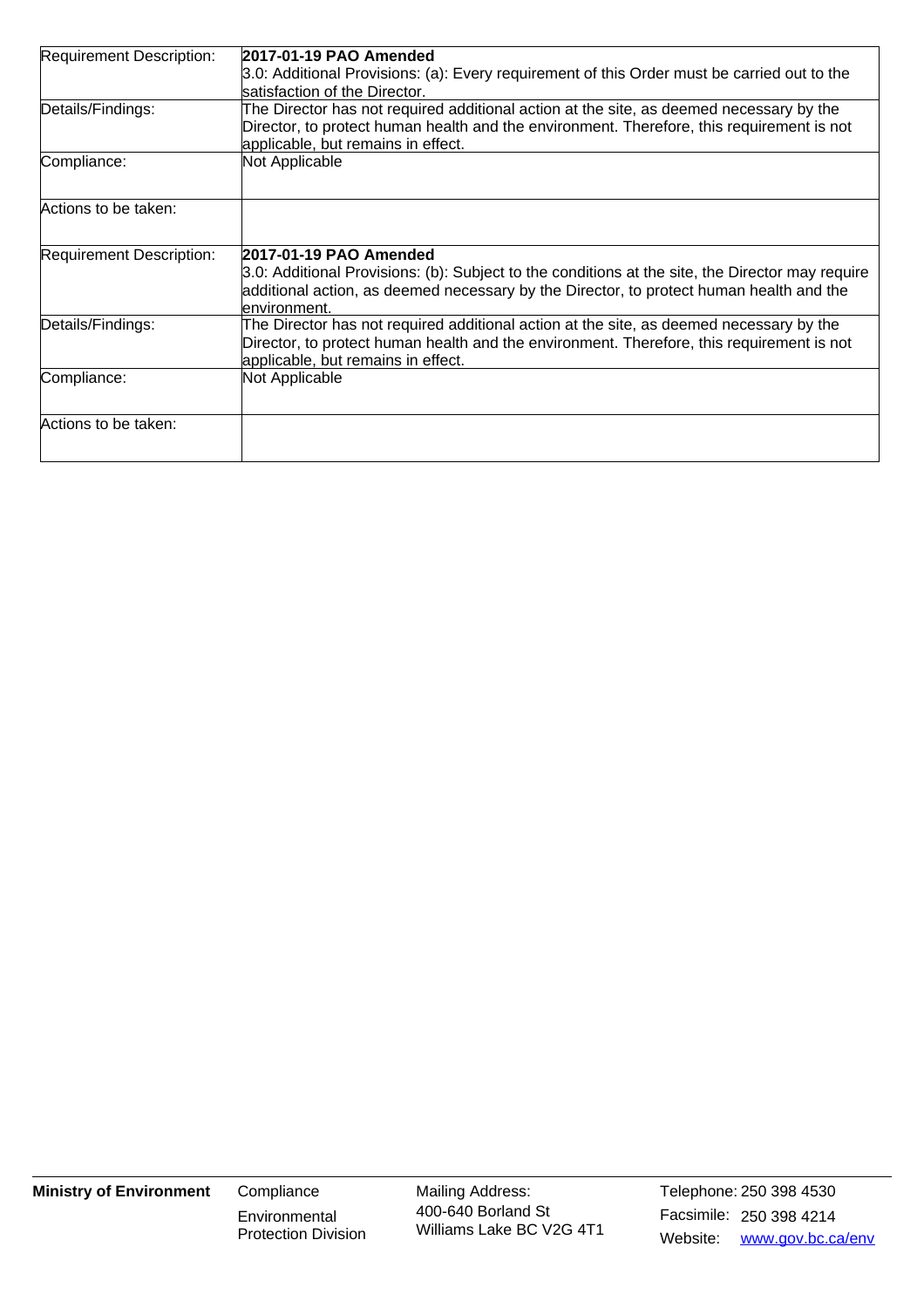On April 3, 2017, Ministry of Environment, Environmental Protection Division staff, completed an Office Review inspection of Mount Polley Mining Corporation (MPMC), Pollution Abatement Order 107461 (Order); dated August 5, 2014. The review was limited to a desktop analysis of the Order and any amendments made to the Order between August 5, 2014 and January 19, 2017.

A meeting was held between MPMC and the Ministry of Environment (Ministry) on February 14, 2017 in Vancouver, BC, to confirm submission dates and Order deliverables. In attendance from the Ministry was Leslie Payette (Operations Manager), Connor Fraleigh (Environmental Protection Officer) and Colin Meldrum (Senior Environmental Protection Officer). In attendance representing MPMC was Don Parsons (Imperial Metals), Lyn Anglin (Imperial Metals), Colleen Hughes (MPMC) and Lee Nikl (Golder Associates).

Reviewed was the Order, issued August 5, 2014; an Order clarification letter, dated February 20, 2015; an Order clarification letter, dated February 24, 2015; an Order letter amendment, dated May 27, 2015; an Order letter amendment, dated June 15, 2015; an Order letter amendment, dated December 18, 2015; an Order letter amendment, dated January 15, 2016; an Order letter amendment, dated April 27, 2016; an Order letter amendment, dated July 15, 2016; an Order letter amendment, dated November 30, 2016; an Order letter amendment, dated December 30, 2016; an Order letter amendment, dated January 19, 2017; and associated data and correspondence.

The scope of this Office Review was to complete a detailed review of each Order requirement and determine which requirements have been satisfied to date. Following this inspection, the remaining Order requirements which have yet to be satisfied (as determined by the Ministry) will be incorporated into a new Order amendment.

As referenced above, the proposed report submission dates are as follows:

Human Health Risk Assessment: Draft submitted January 31, 2017, Final due April 28, 2017 Ecological Risk Assessment: Draft due April 30, 2017, Final due June 30, 2017

If you have any questions or concerns, please do not hesitate to contact me.

Please be advised that this inspection report will be published on the provincial government website in 7 days.

If you have any questions about this letter, please contact the undersigned.

Yours truly,

Connor Fraleigh Environmental Protection Officer

cc: Dale Reimer Don Parsons Colleen Hughes Lyn Anglin Leslie Payette Brady Nelless Colin Meldrum

| Attachments: | Deliver via:                         |
|--------------|--------------------------------------|
|              | Fax:<br>Email: $ X $<br>Mail:        |
|              | Hand Delivery: I<br>Registered Mail: |

## **Ministry of Environment** Compliance

**Environmental** Protection Division Mailing Address: Facsimile: 250 398 4214 400-640 Borland St Williams Lake BC V2G 4T1

Website: www.gov.bc.ca/env Telephone: 250 398 4530